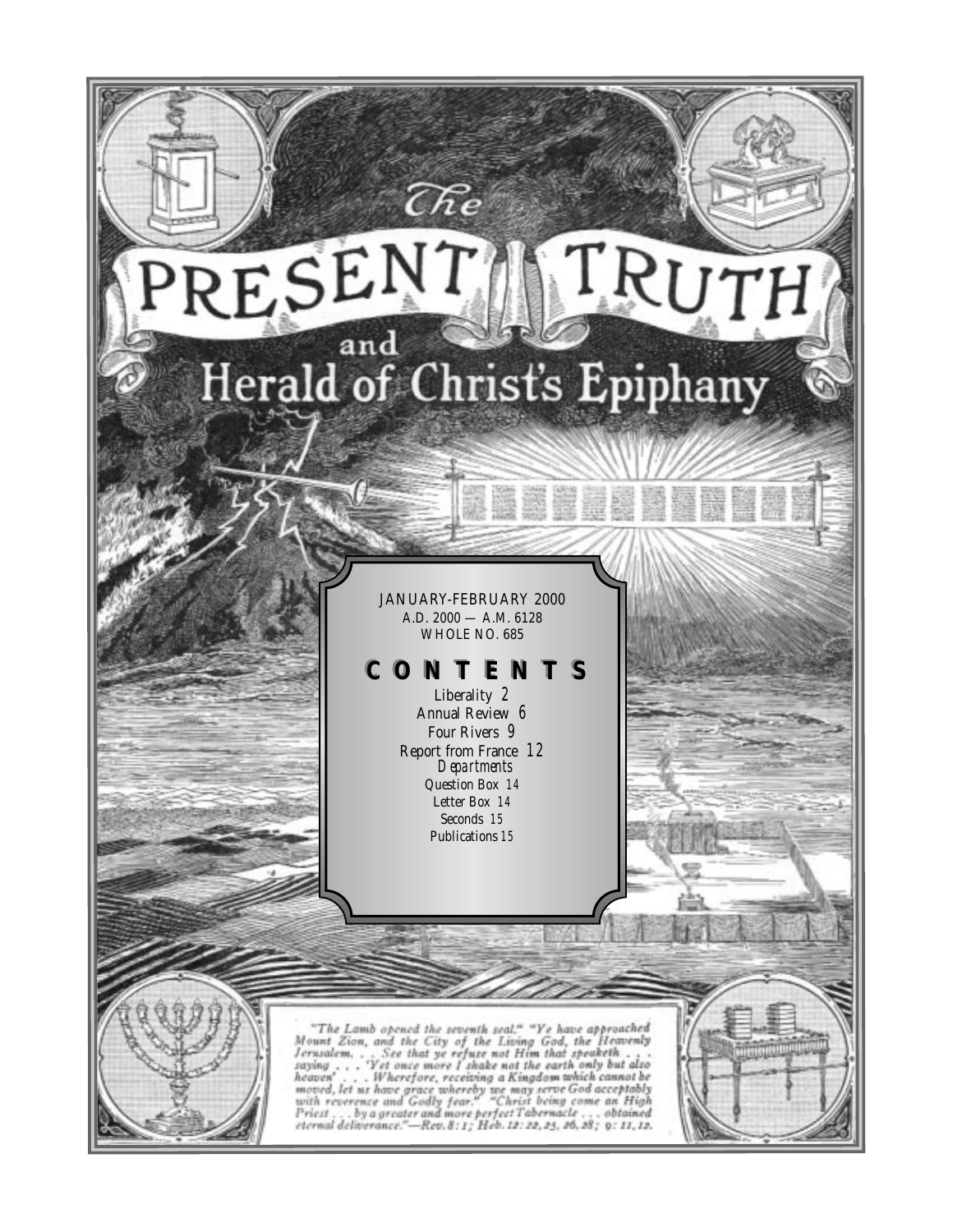# Liberality**\***

**LIBERALITY IS A GOD-LIKE ATTRIBUTE.** God is not tight-fisted. He has put the idea of self-giving service at the active center of nature — at both the animate and inanimate levels. In the hierarchy of character graces, liberality is classified as "secondary," denoting not its worth but that it is produced by a suppression of the acquisitive tendency. For a detailed explanation of this specific grace and character graces in general, see Epiphany Volume 1, *God*.

As denoting permissiveness and heedless regard for tradition, being "liberal" has uncomfortable overtones if one is "conservative." But as a quality of the heart, the term denotes a sympathetic concern for the welfare of others and a desire to be of service. It comes to the fore in adversity.

Liberality is especially active in the philanthropically and charitably inclined. The recent spate of cyclones, hurricanes, and earthquakes around the globe have triggered liberal outpourings of assistance. Organizations such as the France-based *Medecins sans Frontieres (*which was recently awarded the Nobel Peace Prize), Oxfam, the Salvation Army, the International Red Cross, the Red Crescent, and numerous other bodies dispensing and organizing aid for the homeless, the injured, and the displaced, exemplify the basic compassion of humankind. The work carried out by such groups ameliorates the effects of the Adamic curse. Despite its academic professions to the contrary, humanity in general does not live out the dogma of the "survival of the fittest."

To do something for another without thought of reward — this is truly like God. Our theme text for the year 2000 may seem to contradict this — that in exercising generosity, one will in turn be enriched. As the Contemporary English Version (CEV) puts it, "Generosity will be rewarded: Give a cup of water, and you will receive a cup of water in return."



• The exposition and defense of the unfolding Epiphany-Basileia Truth, as meat in due season for the Lord's people, as He is pleased to provide it.

As the Lord's consecrated we receive reflex blessings as we witness the Truth to others and assist them in their like activities (Matt. 10: 41, 42). The highest thought of our year's text pertains especially to our receiving *spiritual* blessings — our being "watered" — as distinct from the temporary, material blessings.

#### **THE WOMAN AT THE WELL**

#### **John 4: 5-43**

"Then cometh [Jesus] to a city of Samaria, which is called Sychar, near to the parcel of ground that Jacob gave to his son Joseph.

"Now Jacob's well was there. Jesus therefore, being wearied with his journey, sat thus on the well: and it was about the sixth hour.

"There cometh a woman of Samaria to draw water: Jesus saith unto her, Give me to drink. . . .

"Then saith the woman of Samaria unto him, How is it that thou, being a Jew, askest drink of me, which am a woman of Samaria? for the Jews have no dealings with the Samaritans.

"Jesus answered her and said unto her, If thou knewest the gift of God, and who it is that saith to thee, Give me to drink; thou wouldest have asked of him, and he would have given thee living water."

This delightful exchange between Jewish Rabbi and Samarian peasant teaches a number of valuable lessons.

#### **JEW AND SAMARITAN CLOSE, BUT POLES APART**

Between Jew and Gentile there existed a hostility grounded in each one's perception of the other. To the Gentile, the Jew was proud and exclusive, arrogant in his religiosity and alienated from the rest of the real world. To the Jew, the Gentile was dirty — contaminated and of no value; God loved the Jew only — the rest could be discarded.

Although Israel read in their oracle of the blessing to come to all families of the earth through them, they had forgotten their future prospect of service to humanity as a *channel of grace,* and had instead substituted for it a view of the outer world, the *goyim,* that discounted their worth in the eyes of God. The Samarian, or Samaritan, was esteemed even less (see John 8: 48).

<sup>\*</sup>This article, with minor alterations, appeared also in *The Bible Standard,* January 2000.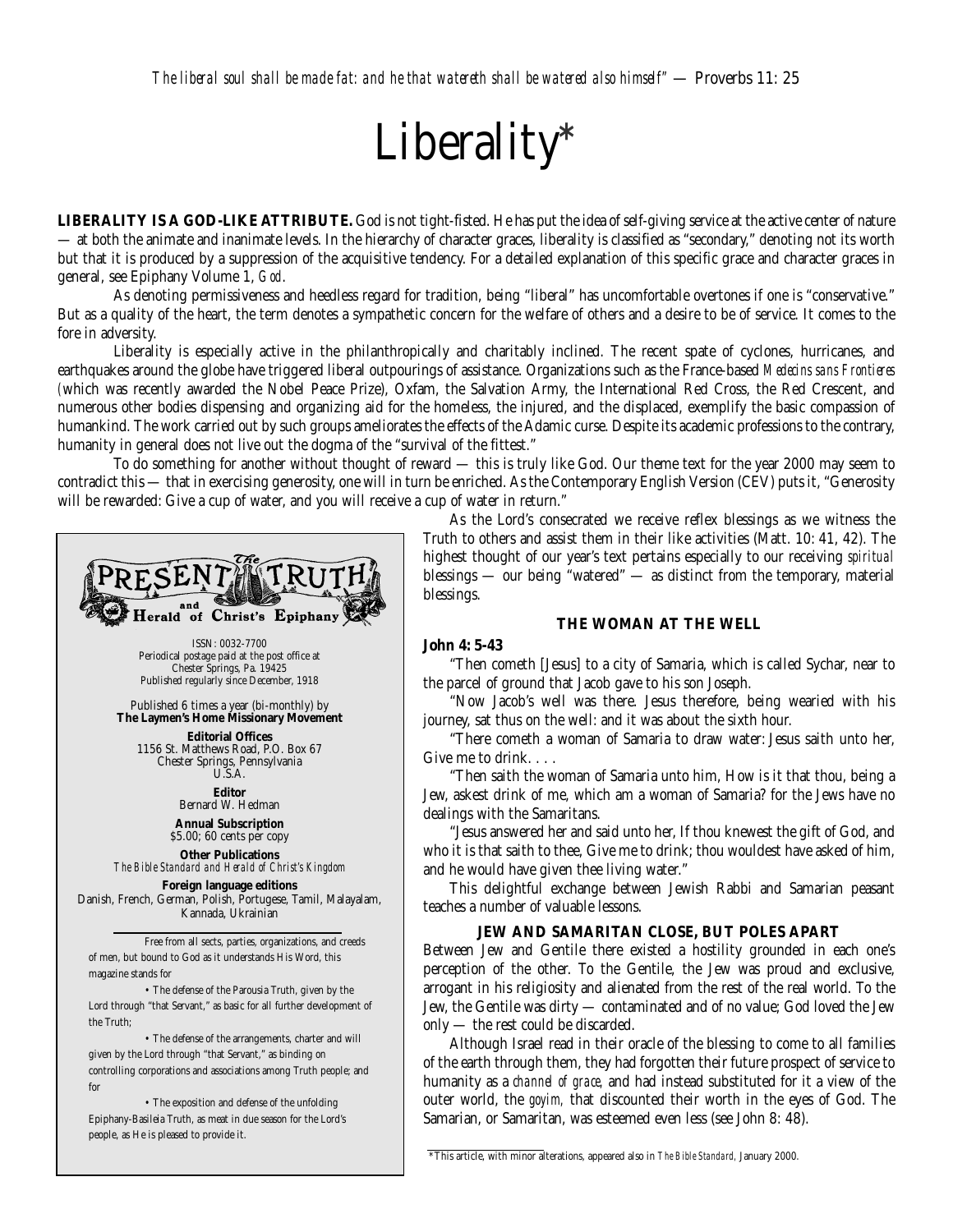The Samaritans, though having adopted Jewish culture and similar beliefs, were a hybrid people; as such they fell into a category which the Jews could not tolerate — neither fish nor fowl (see sidebar on the facing page).

That Jesus  $-$  a Jew  $-$  did not share this view is apparent from His tale of the "good" Samaritan — a shock to his Jewish hearers (Luke 10: 25-37) — and the encounter with both the Syro-Phoenician woman (Mark 7: 24-30) and this woman at the well.

#### **JESUS DISPENSES WATER**

After a hot and dusty journey through the forbidden territory of Samaria, Jesus espied a noon-day resting spot.

The well, a gift to the community from the patriarch Jacob, was a place well-known for its fresh spring waters ("living" water). It was an amenity not only for raising water but for socializing. Here sat a tired and thirsty Jesus. Brought to this place by Providence, He held Himself in readiness for service*.*

Presently she came. This woman would unwittingly step into a narrative that would echo through the centuries and touch the hearts of many whose lives were blighted and made bitter by sin and self-deception.

Jesus' request for water stated here simply and, to our modern ears, brusquely — was not unusual. The woman would have heard such a request often. But from a Jew? *What is a Jew doing here anyway?* There is, perhaps, a thread of sarcasm running through her responses. We have no reason to suppose she denied our Lord's request. Indeed, His putting Himself in this small way in her debt provided an agreeable way for Him to continue the conversation.

Elegantly, Jesus in few words informs her of His identity and His willingness to bless her with that which she needs.

"Thou wouldest have asked of him," He says, "and he would have given thee living water."

The woman, not pursuing the implication of our Lord's offer, or perhaps not grasping it, continued the polite exchange, adding a barb or two.

"Sir, thou hast nothing to draw with, and the well is deep: from whence then hast thou that living water?"

Her sarcasm is evident. She continues, pressing the point,

"Art thou greater than our father Jacob, which gave us the well, and drank thereof himself, and his children, and his cattle?"

Note the clever evocation of the name of Jacob — nearsacred to a Jew — and the implication of joint ancestry ("our father . . ."). By this claim to a common paternity she sought to equalize the relationship and gain some advantage in the discussion.

#### **WATER OF EVERLASTING LIFE**

Gesturing to the well, "Jesus answered and said unto her, Whosoever drinketh of this water shall thirst again. But whosoever drinketh of the water that I shall give him shall never thirst; but the water that I shall give him shall be in him a well of water springing up into everlasting life."

Brilliantly, Jesus here contrasts Jacob and Jacob's well with Himself and the living water He alone could give. For a Jew to discount the worth of the legendary Jacob was too much for the Samaritan woman to comprehend. Caught off balance, her combativeness waning, she responds, "Sir, give me this water, that I thirst not, neither come hither to draw."

"Jesus saith unto her, Go, call thy husband, and come hither."

> Whatever mental movement the woman had made in our Lord's direction was now checked; her tentative interest evaporated. *This man is very wise; he may even be a prophet. But he does not know that I am not married!*

> > We read elsewhere of a certain Pharisee who had a similar reaction on seeing Jesus accept the ministry of anointing from a "sinner" woman (Luke 7: 36-38). *If he were a prophet, he would have known who and what manner of woman this is . . . .* On that occasion Jesus addressed the unspoken cynicism by launching into the parable of the two debtors, concluding the tale by pronouncing the woman clean and forgiven (vs. 39-50).

Returning to the Samaritan woman: Jesus now focuses on her felt and unuttered need for forgiveness by addressing her private unsatisfactory condition. Masterfully and simply, He paints an accurate picture.

This latest insight, delivered with laser-sharp

precision, reanimates her interest and dissolves any remaining doubt. She is forced to concede what she suspects: "Sir, I perceive that thou art a prophet."

The conversation that follows brings the realization crashing in: Not only is this man a prophet, *this man is the Christ!* She hastily departs to fetch her friends — leaving behind the waterpot!

Jesus remained in the area two days, witnessing to the inhabitants and winning many (vs. 40-42).

#### **RIGHTEOUS REWARDS**

In exchange for the vessel of water from a well, the woman of Samaria received the water of life. "Give a cup of water, and you will receive a cup of water in return."

However, liberality is not merely a ploy to gain compensatory awards. We should not give in order to get. The reward which comes from unselfish service is as natural as it is unsought. Liberality makes us pleased with the prosperity of others. In its highest form it denotes a benevolent spirit which rejoices to bestow blessings on others. That the reflex effect is one of pleasure is the intended consequence arranged for, not by the giver, but by God, in His universal arrangement of man's affairs. We might say that the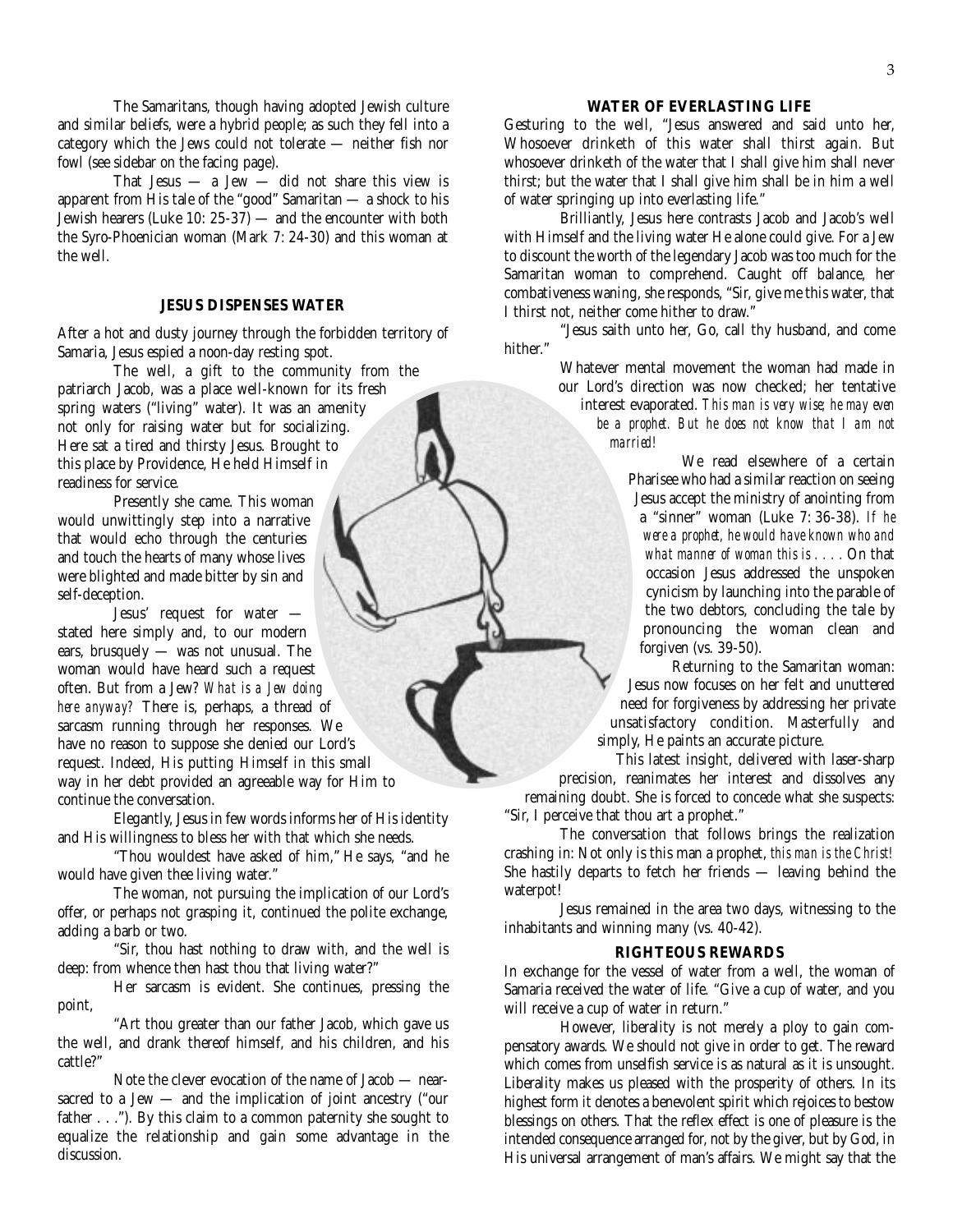laws of righteousness dictate such an effect; pleasant consequences encourage repetition. By such a process is the Christian heart warmed and Christian fellowship cemented. Liberal giving blesses both the giver and the getter (Prov. 11: 18).

#### **LIBERALITY IN DAILY LIFE**

In the workplace, liberality, properly exercised, helps to improve fractious relations between employer and employee, boss and subordinate. Stinginess and overly rigid application of rules can stifle healthy co-operation and can have an incidentally adverse economic impact on a company.

In the family, both mother and father need to apply large helpings of liberality as they give of themselves in the way of caring and teaching their children. Maternal affection and sacrifice is a model of God's care for His people. The necessities of life and the care and feeding of the family call for self-sacrifice and selflessness on the part of Mother.

#### **LIBERALITY PERSONIFIED**

Although the incident with the woman at the well is taken as a classic example of winsome and opportune witnessing, it also serves to highlight the character of Jesus.

It was typical of our Lord that He was alert to service heedless of His own fatigue. Ever in tune with the Divine will, He recognized the Father's leading and followed it, seizing any and all opportunities for advancing the Father's work in the world.

"Be instant in season, out of season" (2 Tim. 4: 2). We need to learn to recognize God-given opportunities of service in preaching the Word, in Christian service in general — and then be prepared to take advantage thereof, no matter how inconvenient it may be for us at the point of contact.

"For ye know the grace of our Lord Jesus Christ, that, though he was rich, yet for your sakes he became poor, that ye through his poverty might be rich" (2 Cor. 8: 9; comp. vs. 1, 2). Here is the ultimate example of liberality.

Divesting Himself of His mighty nature, our Lord stooped to the earth, opening Himself up to the mistreatment which led eventually to His cross.

"Taking up the cross" is synonymous with the way of Christ, embarked on by comparatively few (Matt. 10: 38, 39; Mark 10: 17-31). At its core, the Christian way is a *giving up of self* and a *giving away of self* in the cause of the Gospel — which is much wider than the mere expounding of a set of doctrines.

Our Lord's discourse with the Samaritan woman disclosed toward its end the promise of general salvation. This is an important point. In Christ, distinctions of race disappear (Gal. 3: 28). Salvation, we are told in 1 Tim. 2: 1-7, is for all, mediated by the Son of God. In this, God has chosen to be liberal. Nor may we be less liberal.

#### **LIBERALITY RESTRAINED**

In too many expositions of Christian theology, salvation is restricted to a chosen few — the "chosen people" of whatever denomination, persuasion, or sect happens to be speaking. The outsiders, the modern Samaritans or Gentiles — unbelievers all are discounted, consigned to eternal separation or — worse yet torture in a burning hell. This is stingy theology, quite out of harmony with the Son's broad presentation of His Father.

This is not to imply that all will be eternally saved this would be a too-liberal interpretation of the salvation process. Submission to Christ and fealty to God will always be required. The opportunity to demonstrate this will be given all: to some in this life, to most in the Millennial mediatorial reign of Christ and His Church. No opportunity for salvation can be accorded in this life to those who have no faith (2 Thes. 3: 1, 2). The Christian cannot live by sight. God is now dealing with men and women of faith.

To regard ourselves, our race, our group, our church as the only object of blessing is to raise a barrier to whole-hearted and effective service. Once the "middle wall of partition" was broken down between Jew and Samaritan and Gentile the revelation of God was able to flow freely to those of faith (Eph. 2: 11-22).

God often may choose to bless those with whom we disagree. In the give and take of daily life we will have many opportunities to pass on the "living water." We should dispel prejudice and resentment from our mind and, as graciously and as patiently as we are able, bless our hearers, who may — like the Samaritan woman — hold some resentment against us.

Liberality flows from a grateful heart. We have many riches of blessings from heaven (Psa. 68: 19; Phil. 4: 19). Let us unstintingly and selflessly open our own stores and shower them on others.

The year's hymn is 296 in our hymnal, *Hymns of Millennial Dawn,* "There's a wideness in God's mercy." The wording is reproduced below. A refrain (indicated by italics) follows each verse.

There's a wideness in God's mercy,

Like the wideness of the sea;

There's a kindness in His justice,

Though severe His judgments be.

*Search the Scriptures, search and see Wisdom's wondrous harmony.*

There's no place where earthly sorrows Are more felt than up in Heaven;

There's no place where earthly failings Have such kindly judgment given

*Search the Scriptures, search and see, God in mercy judgeth thee.*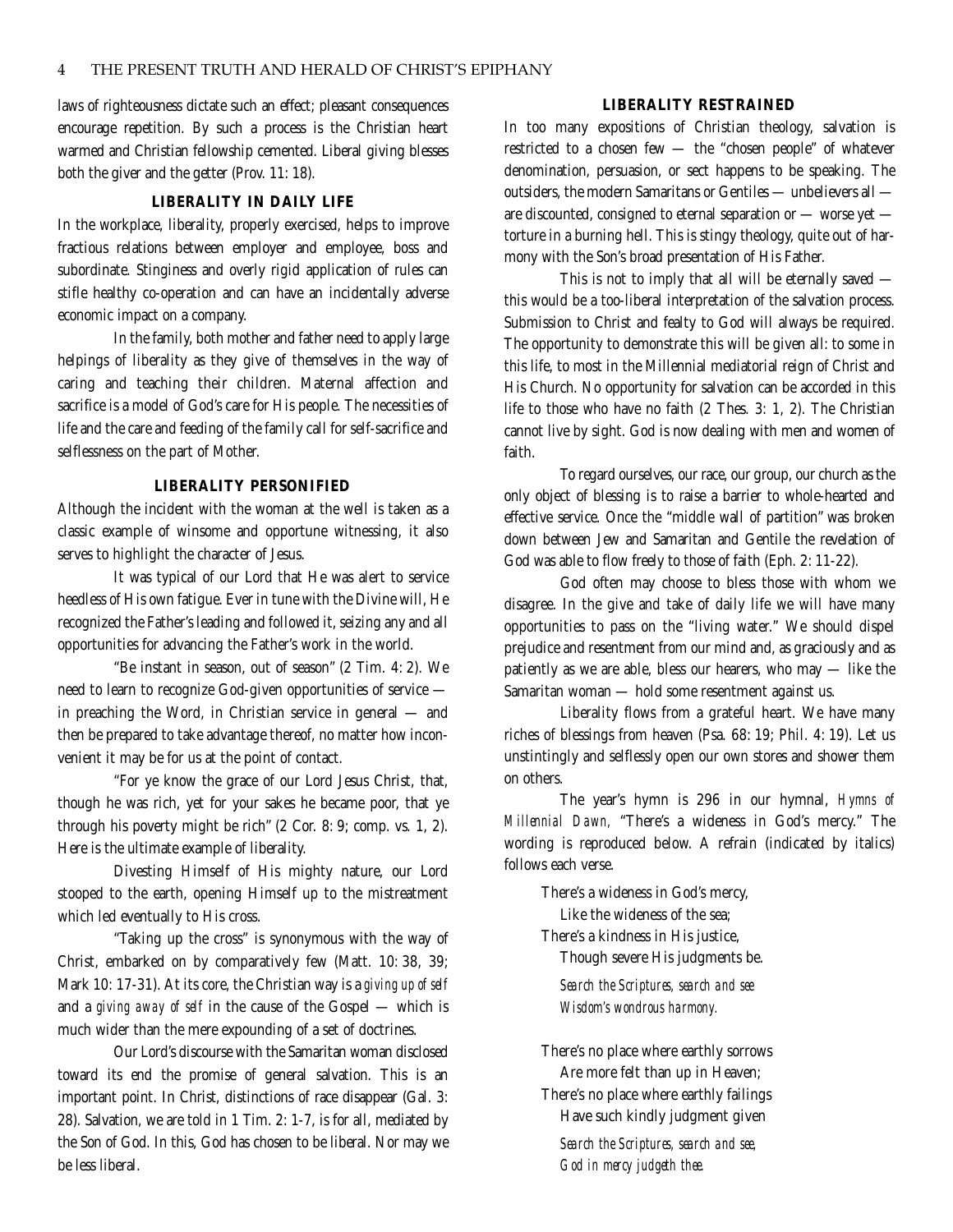For the love of God is broader Than the measure of man's mind; And the heart of the Eternal Is most wonderfully kind.

*Search the Scriptures, search and see, God's great kindness unto thee.*

But men make His love too narrow By false limits of their own, And they magnify His vengeance With a zeal He will not own.

*Search the Scriptures, search and see God's grand law of equity.* If our faith is true and simple, We will take Him at His word, And our lives will be all sunshine In the sweetness of our Lord.

*Search the Scriptures, search and see; Let their records gladden thee.*

"The liberal soul shall be made fat:<br>and he that watereth shall be<br>watered also himself Proverbs 11: 25

**Motto card for the year 2000.** Pre-scored; may be folded down for use on a desk or affixed flat to a wall. The year's text is reproduced on the front of the card; the reverse displays a calendar, with year's text repeated. Printed on heavy white stock in two inks, black and green;  $8^{1/2}$ " x 11".

*U.S.*  $-$  35¢ each; 12 for \$3.50; classes should order through their secretaries.

*Canada* — please pay in U.S. funds, if possible; if in Canadian currrency, the equivalent prices, including postage, are — 50¢ each; 12 for \$5.00

*United Kingdom* — 25p each; 12 for £2.50. Order through the national representative: Mr. H.W. Roberts, LHMM of Britain, 101A Main Road, Newport, Brough, E. Yorkshire HU15 2QS, England.

*All other countries only* — Please order from your national representative where possible. If ordering directly from us, please pay in U.S. funds; add 10 percent for postage. International Money Orders acceptable. *Please do not send cash.* Free to those unable to pay.

#### **Who Were the Samaritans?**

In the unfolding of the Biblical drama the Samaritans play an important role, alternately receding and advancing in prominence. In the New Testament accounts they move to a central — if somewhat uncomplimentary — position. The pejorative "Samaritan" is as wellknown to the reader of Scripture as the equally disreputable "Scribe" or "Pharisee." A "good" Samaritan was, to a Jew of the day, a contradiction in terms. The most merciful wish of a Jew for the Samaritans was that they would not have a part in the resurrection!

Though not accepted by the Jewish nation as having any part with them, the Samaritans are nonetheless denoted as a class separate from the Gentiles — a medley of national groupings kept at arm's length by the Jews (Matt. 10: 5). The reference in John 4: 4 seems almost apologetic.

Although they laid claim to Jewish heritage, the Samaritans were an amalgam. The account in 2 Kings 17 is a concise primer of their history. Transplants from other regions, the Samaritans developed from the process of intermarriage with the Jews and an ongoing adoption of Jewish lore and traditions. They accepted — in modified form — the Pentateuch, later building a temple on Mount Gerizim. They, too, looked for a Messiah.

The encounter between the Jews who had returned from Babylonish exile and the Samaritans of the land is recorded in Ezra, chapter 4. This incident fostered the hostile rivalry between the two peoples, cementing into mutual hatred as time went on.

As Jesus hinted in His words to the woman at the well (John 4: 23, 24), there was a change in the air. The barrier between Jew and Samaritan was about to fall. He spent two days in the Samaritan village and received a warm welcome. In the book of Acts (8: 1-25) the word of salvation was carried to the once-forbidden Samaritan villages by Philip, Peter, and John.

The levelling, unifying force of the Gospel of Good News had begun its work.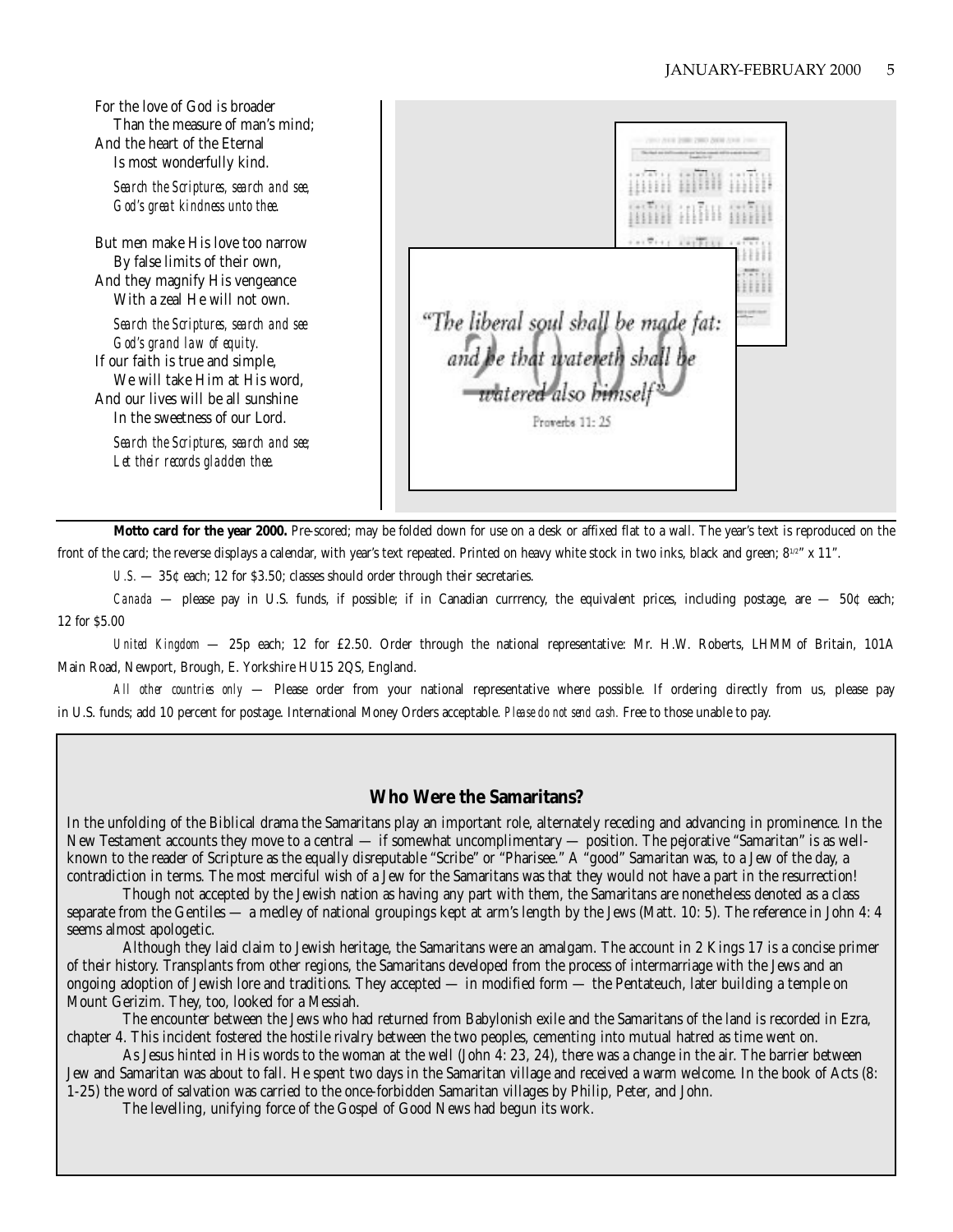A Look Back

#### **INTRODUCTION**

For *The Present Truth* the pivot of the year brings a new appearance. For practical reasons we have reduced the trimmed size of its pages and altered the typography. The title of this recurring report has been changed, too.

In past years the Annual Report has reviewed world events in fair detail. The intent has been to put those events into context for the watching student of the Bible. We do not intend to discontinue this approach entirely. However, this journal is not a news magazine — there are many such magazines available, well-equipped to fill the need to inform. Our treatment of topical events will be selective and frequently editorial in style, though we will strive to be impartial.

#### **THE WORLD AT 2000**

Fears that the coming of the year 2000 would be attended by widespread failure of crucial computer systems went unrealized. The arrival of the new year was met with colorful, fiery spectacles around the globe as each time zone reached the midnight hour. Interestingly, the vast celebratory crowds assembled around the world were overwhelmingly peaceful and benign.

A number of leaders in the world of evangelism have vitiated their message of salvation by undue emphasis on the global catastrophe they warned their congregations to expect. Everything from anarchy in the streets to the second coming of Christ was expected to follow in the wake of the change of date.

#### **THEN AND NOW**

The contrast between our present world and that of 1900 is vivid; conversely, there are many similarities.

One hundred years ago few people owned cars or telephones, most homes lacked electricity. Powered flight and wireless communication were yet to come. Public education was sketchy, voting rights unequally distributed. The political world at the turn of the last century was dominated by the European powers, with *pax Brittanica* in force. The picture today is quite different; the past, turbulent century has changed our world in many ways — almost beyond recognition.

Sadly, many countries that were undeveloped 100 years ago are still in the same relative condition. Wars, famines, diseases — especially AIDS and malaria — have contributed to economic deprivation and keep many regions of sub-Saharan Africa impoverished.

The discovery of large reservoirs of oil, ongoing development of free trade, the miniaturization of electronic components, the spreading network of communications, the progress made in computerization — all these have raised standards of living and education almost everywhere. The world of 2000 is a much wealthier one than that of 1900.

The past century has seen social theories come and go (Fascism, Communism) and has welcomed the rise of social welfare and support across the spectrum. As then, the wealth

of the world is concentrated in the so-called western nations, although many more regions of the world have shared to a greater or lesser extent in the benefits of industrialization and technological innovation which have swept the globe, especially in the past 50 years.

One hundred years ago, the name "Israel" was the stuff of dreams; before half the century had ticked by, it took shape in a nation. Appearing at century's midpoint, Israel today holds center stage — geographically, politically, and metaphorically. As Bible students we are delighted to see this living prophecy fulfilled.

#### **CHANGES IN SOCIETY**

The social changes which followed the widespread abandonment of the Christian faith were far-reaching. It would be an error to suppose that Christendom prior to this time had been composed entirely of dyed-in-the-wool believers living sanctified lives. This never has been true. However, social structures were held together by a sense of "place" tacitly acknowledged by both the rulers and the ruled. This was largely true  $-$  in varying degrees  $-$  of the Old and New Worlds alike. Order was to be preferred over chaos; the established churches reinforced the view — when they began to dissolve, the social contract came into question.

In his book, *The Philosophical Scientists* (Dorset Press, 1991), David Foster, under the heading, "The low point of religion in 1900," writes (p. 177):

[T]here had been a cumulative depression of religion below the level of Natural Theology because of

1. Darwinism, which relieved the creator of his responsibilities and handed them over to random chance and 'survival of the fittest';

2. the Second Law of Thermodynamics, which insists that the universe is running down to extinction under a burden of escalating entropy; and

3. Inasmuch as the universe made sense, it was a picture of mechanicalness without values.

The overall effect on society was not only that religion was ceasing to be a significant influence, but that all the important value systems which link with religion were also deteriorating, particularly art and morality. It is not without significance that the fifty years following 1900 witnessed the greatest wars of history and the development of atomic weapons. All this was due to worshipping at the feet of Chance and Necessity.

The technology of the 19th century had spawned the Industrial Revolution; that of the 20th has produced stunning demonstrations of mankind's understanding of the invisible controls that make our world run.

Two technologies particularly mark the latter half of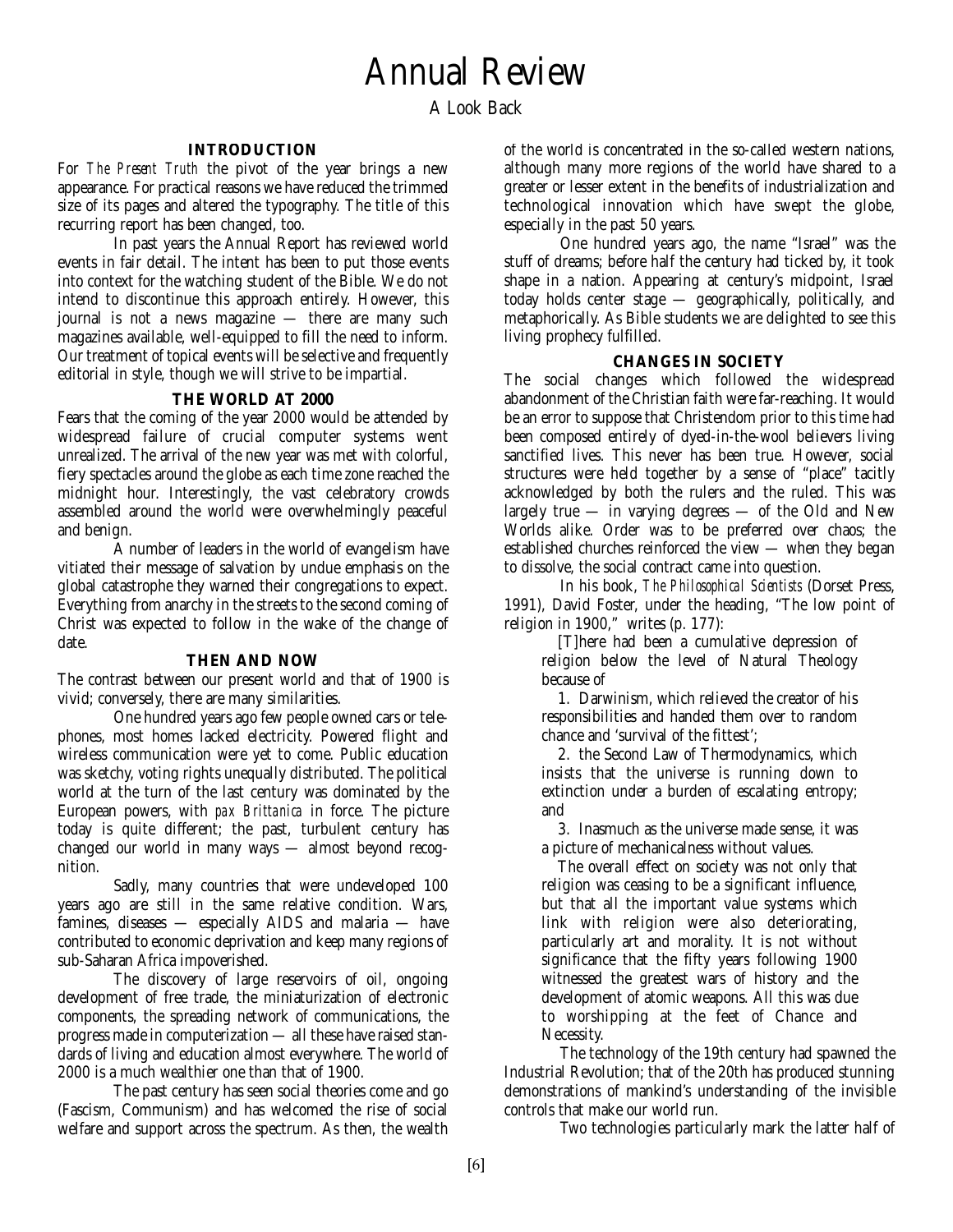the century just passed: space exploration and the development of the digital computer. Both have liberated the human mind by expanding the reach of both body and brain. As a consequence, it is now easier to believe that man's destiny is in his own hands than it was in 1900. Rapid advances in the understanding of genetic structures and the techniques in modifying food by genetic manipulation, reinforce the view.

#### **EXPECTATIONS UNFULFILLED**

The 1900s were of interest as much as for what did not happen as for what did. The years from 1918 to 1939 were a kaleidoscope — the world-wide influenza epidemic, the rise of

totalitarian leaders in Europe, the Great Depression. The Second World War — larger in scale than its predecessor — left much Europe in ruins, structurally and financially, and forced a reshaping of the politico-economic landscape. The United States, emerging largely unscathed from that conflict, came to the fore and provided the context for the economic rehabilitation and political and social adjustments we now see around us.

Bible students who expected the winding up of earth's affairs shortly after 1914 were greatly disappointed. To Bro. Russell and the brethren who looked at the world picture of 100 years ago it seemed certain that society was tumbling toward disaster. The building of great dreadnaughts –

"Two very different wars were fought between 1914 and 1918. The first was a war of soldiers, sailors and airmen, of merchant seamen and civilian populations under occupation, where individual suffering and distress were on a massive scale, particularly in the front-line trenches. The second was a war of War Cabinets and sovereigns, of propagandists and idealists, replete with political and territorial ambitions and ideals, determining the future of Empires, nations and peoples as sharply as the battlefield. There were times, particularly in 1917 and 1918, when the war of armies and the war of ideologies combined, leading to revolution and capitulation, and to the emergence of new national and political forces. The war changed the map and destiny of Euope as much as it seared its skin and scarred its soul."

— From page xv of the Introduction to *The First World War: A Complete History,* by Martin Gilbert (Owl Books, Copyright 1994 by Martin Gilbert)

battleships — the manufacture of gigantic cannon, coupled with the apparent unrest of the laboring masses — all conspired to predict that society must soon fall.

Collapse of the world's monetary system was averted by concerted efforts of the worldwide economic community and some judicious fine tuning. World finance, long predicated on the pound sterling, adopted the United States dollar as a stable benchmark. Abandonment of the gold and silver standards allowed economies more flexibility and the magic of debit spending. The effect has been the generation of great wealth in the major marketing countries and a remarkable increase in per capita wealth in most advanced nations.

The remarkable spread of information by the newer technologies, especially over the World-Wide Web, has not

only increased the pool of general knowledge but has transformed the political and financial landscape. Large sums of money can be transferred almost instantaneously, bringing the spectre of economic instability closer. Fund managers and currency speculators determine the fiscal well-being of nation states, often exerting more influence than elected governments.

#### **A PERTINENT LETTER**

Following is a lengthy extract from correspondence in 1977 by the then Editor of *The Present Truth,* Bro. R.G. Jolly, addressed to a Brother who queried the meaning of the scene of Elijah in

> the cave at Horeb (1 Kings 19: 8-12) and who was perplexed by the failure of certain expectations set forth by Bro. Johnson.

Referring to the taking up of Elijah in 2 Kings 2: 11, he writes:

We do not teach that the "whirlwind" is made up merely of the *planning* stages of Revolution and Anarchy. While it is true, as Bro. Johnson showed (P'49, p. 80; '50, p. 7, par. 2) that the "whirlwind's" World Revolution feature *as such* began in its planning stage in 1949, there were then, and have been increasingly since then, revolutionistic and anarchistic elements *actually at work* in nominal church circles and in the world at large . . . (P'51, p. 12, col. 2, bot.-13, top; '54, p. 36, pars. 5, 6). That World Revolution (the "earthquake" of 1 Kings, 19:

11, 12) as the first separate and distinct feature of the "whirlwind" will come to its climax in the violent, fighting stage of Armaggedon we do not doubt, in harmony with what Bro. Johnson taught; and likewise World Anarchy (the "fire" of 1 Kings 19: 12) as the second separate and distinct feature of the "whirlwind" will be very destructive, especially in connection with the climactic attack on Israel — the second phase of Jacob's Trouble — and the final overthrow of Satan's empire (E6, p. 580; P'54, p. 36, par. 6).

That the Little Flock was glorified by 1950 is consistent with Bro. Johnson's repeated teaching that the Church would leave the earth by the end of the Epiphany period in its narrow sense — 1954-56 (E4, pp. 51, 217, lines 6-12; E6, p. 482, lines 10-15; P'50, p. 189, par. 6; '51, pp. 13, col. 2, top, 107, col. 1, top).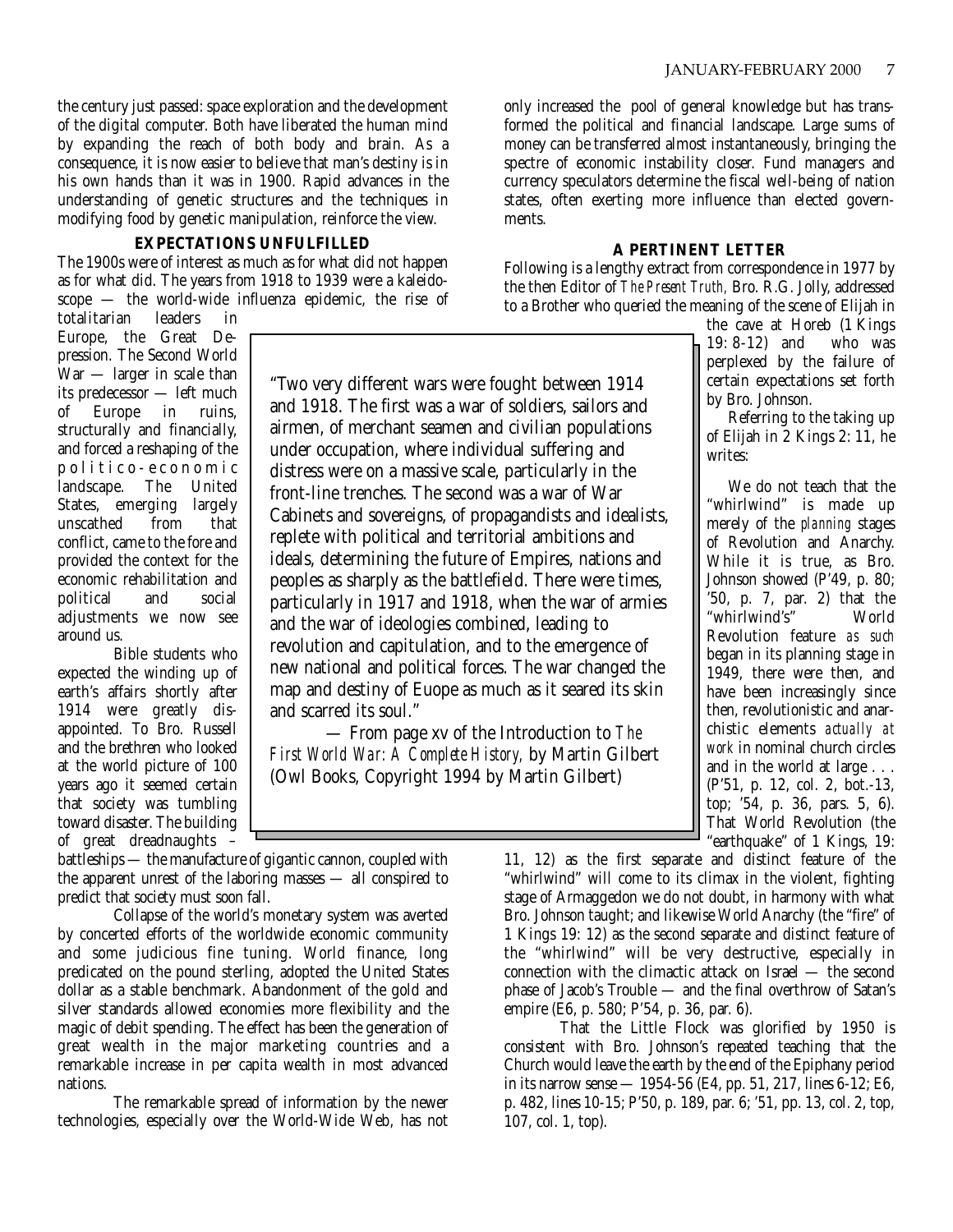Bro. Johnson's expectation, as expressed in E3 (published 1938), p. 128, paragraph 3, that "the Little Flock will be in the world throughout the revolution," that is, throughout the World Revolution as a trouble phase separate and distinct from World Anarchy, has proven to be incorrect, and we should not fasten on it as his settled, irrevocable teaching. Bro. Johnson's later teachings show that he did not insist on that thought (P'51, p. 107, col. 1, top).We must keep in mind that the picture in 1 Kings 19: 9-12 is not the same as the setting of 2 Kings 2: 11; the wind of 1 Kings 19: 11 does not correspond to the whirlwind of 2 Kings 2: 11.

The picture in 1 Kings 19: 9-12 shows that the Elijah class in the flesh — the Church [including Jesus — *Studies,* Vol. 2, p. 252] — would *understand* (suggested by the vision which Elijah had) certain things as coming to pass and does not show their actually experiencing the antitypical wind, earthquake and fire, and, of course, not the hearing of the still small voice (note especially P'71, p. 91, "Elijah's Great Vision"); whereas the setting of 2 Kings 2: 11 shows the antitypical conditions which actually occurred, and which the Church experienced at their glorification; for they were all glorified one-and-a-half years after the whirlwind in its initial stage set in [1949].

The antitypical fulfillment of 2 Kings 2: 11 occupies a much shorter space of time than does the antitype of 1 Kings 19: 9-13, which reaches up to the speaking of the still small voice — immediately prior to the setting up of God's Kingdom on earth.

Each member of the Elijah class who was in the flesh subsequent to 1914 — the beginning of the Time of Trouble — was not required to live through each successive phase of War, Revolution, and Anarchy, nor even the Elijah class in its representative members. For if we were to insist that they did, to be consistent we would have to insist also that they would be in the flesh at the time of the sounding of the "still small voice," which comes after the fire (Anarchy), when God begins to speak peace to the nations. For evidences that a whirlwind in Bible symbols is different from a wind, see R4822; C225, par. 1; E3, p. 188; E5, p. 148; P'31, p. 175, col. 2, top.

We need not fault Bro. Johnson for his immature teaching that the Little Flock would be here throughout the Revolution, especially in view of his later, more definite teaching that the Little Flock would all be glorified before the end of the Epiphany period. The Lord has often left his people in uncertainty on some details of Truth as an occasion of future testings so as to prove the loyalty of their hearts and grasp of the Truth.

As to the E6, p. 400 (top) reference, Bro. Johnson's teaching was tentative and not fixed, giving three possible ways in which Anarchy may have reached a "crisis" in 1954, namely, by its *beginning*, its *progression,* or its *end.* Thus he allowed for the possibility that Revolution and Anarchy as the whirlwind could have occurred prior to 1954-56, when he expected the Epiphany period in its *narrow* sense would end.

Do not be stumbled by what may seem to be an inconsistency in Bro. Johnson's teachings. It would be wrong to reject and avoid the study of the vast amount of Truth which the Lord was pleased to give through Bro. Johnson.

#### **EXPECTATIONS FULFILLED**

The years that have passed since Bro. Johnson left the earth have seen some of the most violent social dislocations of the past century. The development of anarchic *attitude* and *behavior* lends credence to the expectation of universal social upheaval before the Kingdom is established. Exactly what form this will take, we do not know.

Though wary of predictions, Bible students in general recognize that these unfolding events are interwoven with the thread of Harvest truth. To have been liberated from the tormenting doctrines of eternal suffering and to have opened before us the wonderful vista of God's love for all mankind these are blessings beyond price.

That the world has been transformed by advance Millennial blessings can be little doubted. This present feint of prosperity, though little expected so far into this overlapping period, is no doubt a requisite feature of the Time of Trouble. There will certainly be a day of reckoning for the world, in the Lord's due time, followed by the long-awaited glorious Kingdom blessings. We may wait patiently for it, actively and — in hope — engaged as we do so.

[Further details on the work at the Bible House and fiscal year statistics, along with progress reports from Scandinavia, Poland, and Great Britain, will appear in a subsequent issue.]

He leads us on, by paths we did not know, Upward He leads us, though our steps be slow, Though oft we faint and falter on the way,

Though storms and darkness oft obscure the day,

Yet when the clouds are gone

We know He leads us on.

He leads us on through all the trialsome years; Past all our dreamland hopes, and doubts, and fears

He guides our steps. Through all the tangled maze Of sin, of sorrow, and o'erclouded days

We know His will is done;

And still He leads us on.

— "He Leads Us On," *Poems of Dawn,* p. 288

**\*\*\***

#### **A Personal Note from the Editor**

As always, we appreciate the efforts of the brethren worldwide in the spreading and expounding of the Truth message. The Editor appreciates very much the love and prayers on his behalf during his critical illness. Signs are good that the coming months will continue to see a strengthening of his health and renewed energy to continue his responsibilities. All of this, of course, by God's grace.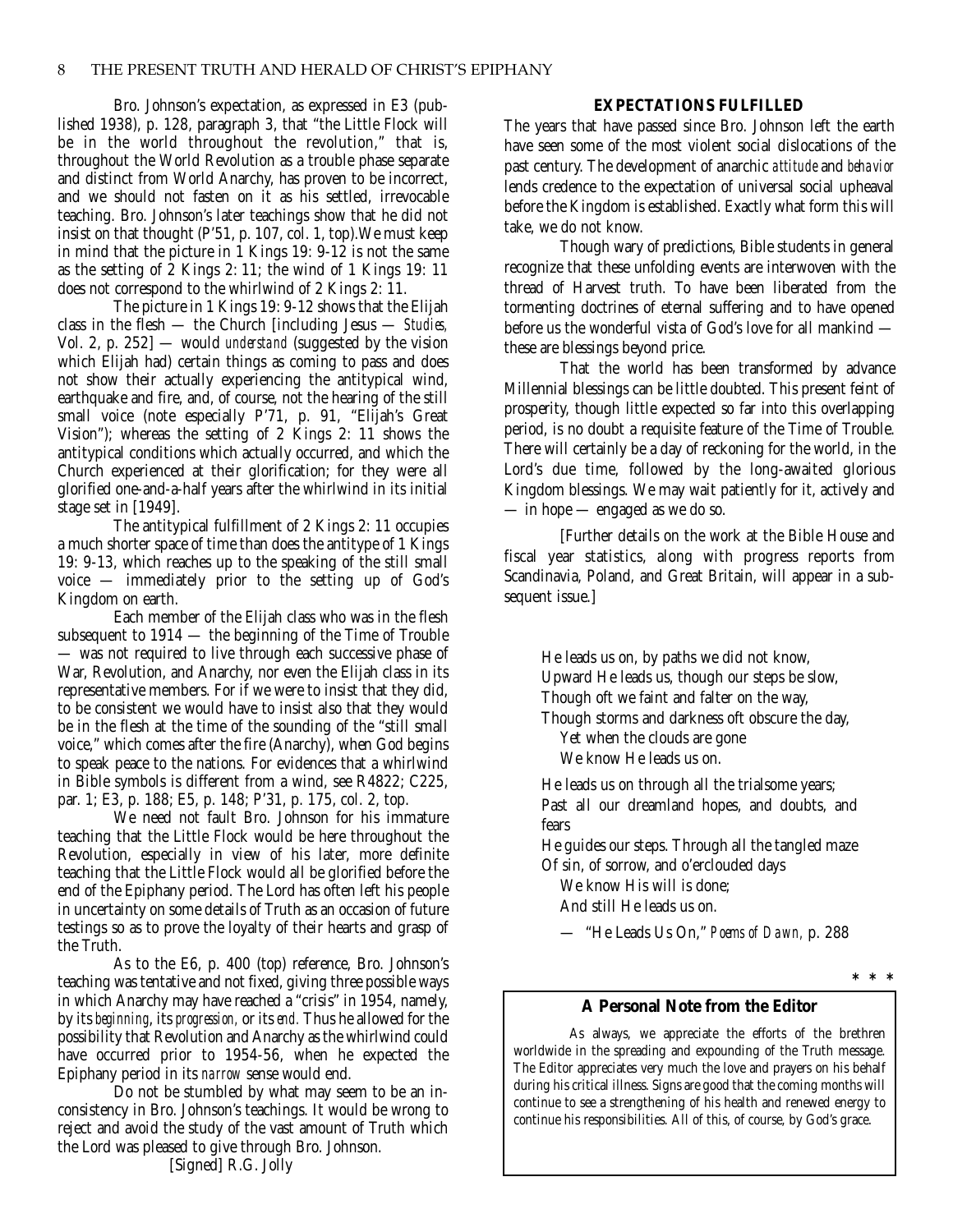## Four Rivers**\***

*"And a river went out of Eden to water the garden; and from thence it was parted, and became into four heads. The name of the first is Pison: that is it which compasseth the whole land of Havilah, where there is gold; And the gold of that land is good: there is bdellium and the onyx stone. And the name of the second river is Gihon: the same is it that compasseth the whole land of Ethiopia. And the name of the third river is Hiddekel: that is it which goeth toward the east of Assyria. And the fourth river is Euphrates" — Gen. 2: 10-14*

THIS IS A RATHER abstract, nebulous, subject. When one thinks about many of the events that have occurred in the Old Testament, and some of the things that have happened around certain points of the compass in the dim and distant past — it all becomes somewhat abstract.

There are many things that the Old Testament mentions of which we are not fully aware. For example, what was the social atmosphere under the old Law covenant with the Children of Israel? The questions pile up from the first chapter of Genesis and run through the New Testament.

Some years ago there was a program on U.S. television, "See It *Now*." It would delve into history, and attempt to recapitulate what happened in earlier times. It was interesting to see some of the social customs of the day — how people dressed, and so on.

Yes, we have many questions. For



example, the instructions that were given to ancient Israel in the writings of the Old Testament — how many of them were actually carried out?

#### **EDEN — A MYSTERY**

Where is Eden and what was it like? It would appear that all evidence of it was destroyed with the ravages of the Flood, or with the ravages of time. In this respect, my topic is somewhat abstract.



There were four rivers running out of Eden: *Pison, Gihon, Hiddekel* and *Euphrates.*

On Map 2 appears Baghdad, the present capital of Iraq, and Babylon. It was while Belshazzar's party was in progress here that the invaders, under Cyrus, diverted the river — most likely the Euphrates. The army infiltrated through the dried-up channel (Dan. 5). The four rivers of our text are shown here, also.

A few preliminary points should be made before we present the antitype.

The location of the area through which Pison (or Pishon on Map 2) flowed, Havilah — "where there is gold" — is indeterminate.

As to the Tigris, Genesis 2 does not use this name; rather it uses the name Hiddekel (v. 14). The Tigris is one of the two great rivers of Mesopotamia, the other being the Euphrates. The Tigris rises in the Anti-Taurus, in what was ancient Armenia, and flows for more than 1,000 miles to join the Euphrates about 45 miles above present-day Basra. Today the Tigris and Euphrates empty into the Persian Gulf, though we cannot be sure that this has always been true. The Flood undoubtedly rearranged the landscape and most likely obliterated the ancient geographical courses.

<sup>\*</sup> Adapted from a discourse given by the Editor.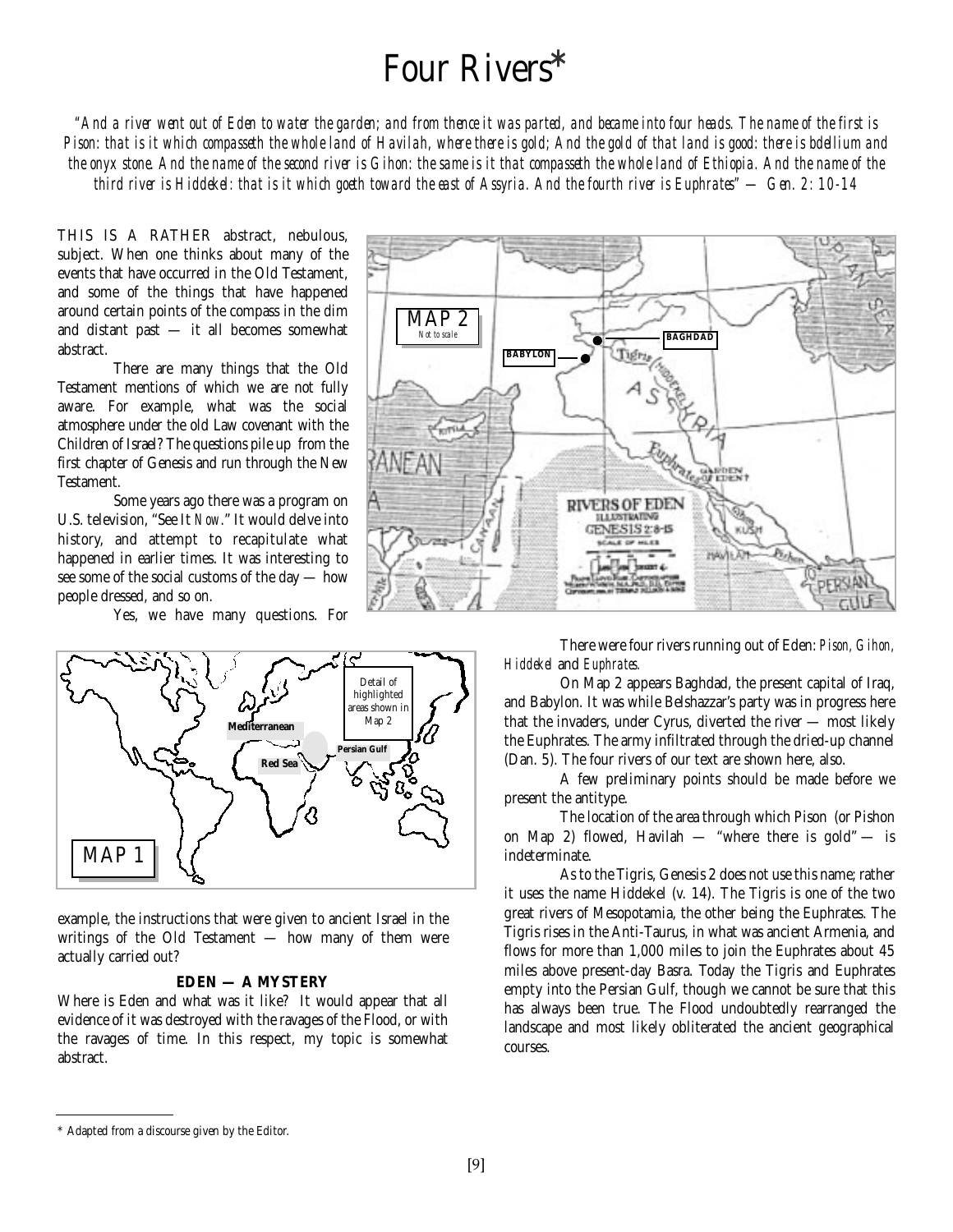Geography places modern Ethiopia in Africa. However, it is not tenable that the river Gihon flowed from the area around Babylon to Africa. Where, then, do we place the Ethiopia of Genesis?

A clue to the difficulty is found in E9, *The Parousia Messenger,* pp. 89-91. Writing of the soured relations between Miriam, the sister of Moses, and Zipporah, his wife, Bro. Johnson writes:

"Moses . . . was faulted for having taken Zipporah as his wife, whose coming to Moses and Israel with her father, Jethro, and her two

sons, occurred about a year before, at Sinai (Ex. 18: 2, 5, 6); and her remaining with him since then proved to be a sore trial, especially to Miriam, but also to Aaron. Zipporah . . . is called an Ethiopian, literally a Cushite. There were two kinds of Cushites: those who were negroes, and who lived in Africa a thousand miles south of the territory of the Midianites of Horeb, and those who were brownish-white, and who lived in Sinaitic Arabia (2 Chro. 21: 16). Seemingly, she belonged to the latter kind of Cushites."

The designation, "Ethiopia," must therefore be understood in the ancient context not in the modern. The river Gihon was in the land of Cush. (This is not to be confused with the Gihon near Jerusa-

lem, where Solomon was anointed king — 1 Kings 1: 33, 38, 45; 2 Chron. 32: 30; 33: 14.) *The New Bible Dictionary*, under the entry, Gihon, states:

**1.** One of the four rivers of the Garden of Eden . which has been identified variously with the Oxus, Araxes, Ganges, Nile, and many other rivers. The Nile identification arises from the statement that it wound through the land of Cush (Gn. ii. 13), which is identified with Ethiopia, but it is more probable that the Cush here referred to is the area to the east of Mesopotamia from which the Kassites later descended. If this is so, some river descending to Mesopotamia from the eastern mountains, perhaps the Diyala or Kerkha, is possible, though the possibility of changed geographical features makes any identification uncertain.

— *New Bible Dictionary,* Inter-Varsity Press, Copyright 1962, The Inter-Varsity Fellowship

#### **FOUR RIVERS — THE ANTITYPES**

The main flow from Eden, then, split into four. This is significant from an antitypical point of view. The word Eden, means "pleasant" or "delight." The river going out from Eden indicates the condition of justification by faith  $-$  a very pleasant state for the justified. It represents reckonedly perfect humanity and the reckonedly perfect conditions that God has been developing. And out of this justified condition come four faith classes. We will enumerate them.

#### *Pison*

This river represents the Little Flock. Its going down and encompassing the whole land, as it were in circular fashion, represents this class emerging from the reckoned condition of perfect humanity and pervading the Truth and its sphere.

The bdellium is linked to the manna. We read in Numbers that "the manna was as coriander seed, and the colour thereof as the colour of bdellium" (Num. 11: 7). Its aspect, white and translucent, is a fitting type of the Word of God. The onyx stone represents the character graces of the Little Flock.

#### *Gihon*

This river represents the Great Company. This class has, of course, been very intimately involved in the Truth and the spirit of the Truth. Whereas the Pison was "free flowing" (its name means that), the Gihon was a narrower stream. From a spiritual point of view this shows the relative strength of the two classes.

Revelation 7: 17: "For the Lamb which is in the midst of the throne shall feed them [the Great Company] and shall lead them unto living fountains of waters: and God shall wipe away all tears from their eyes."

#### *Hiddekel*

The third river, Hiddekel (the Tigris) is a good-sized river. The name means "rapid," "sharp," a stern voice or sound. This river flows through Assyria. This represents the Ancient Worthies giving the Millennial Truth to those now in antitypical Assyria — the nominal church.

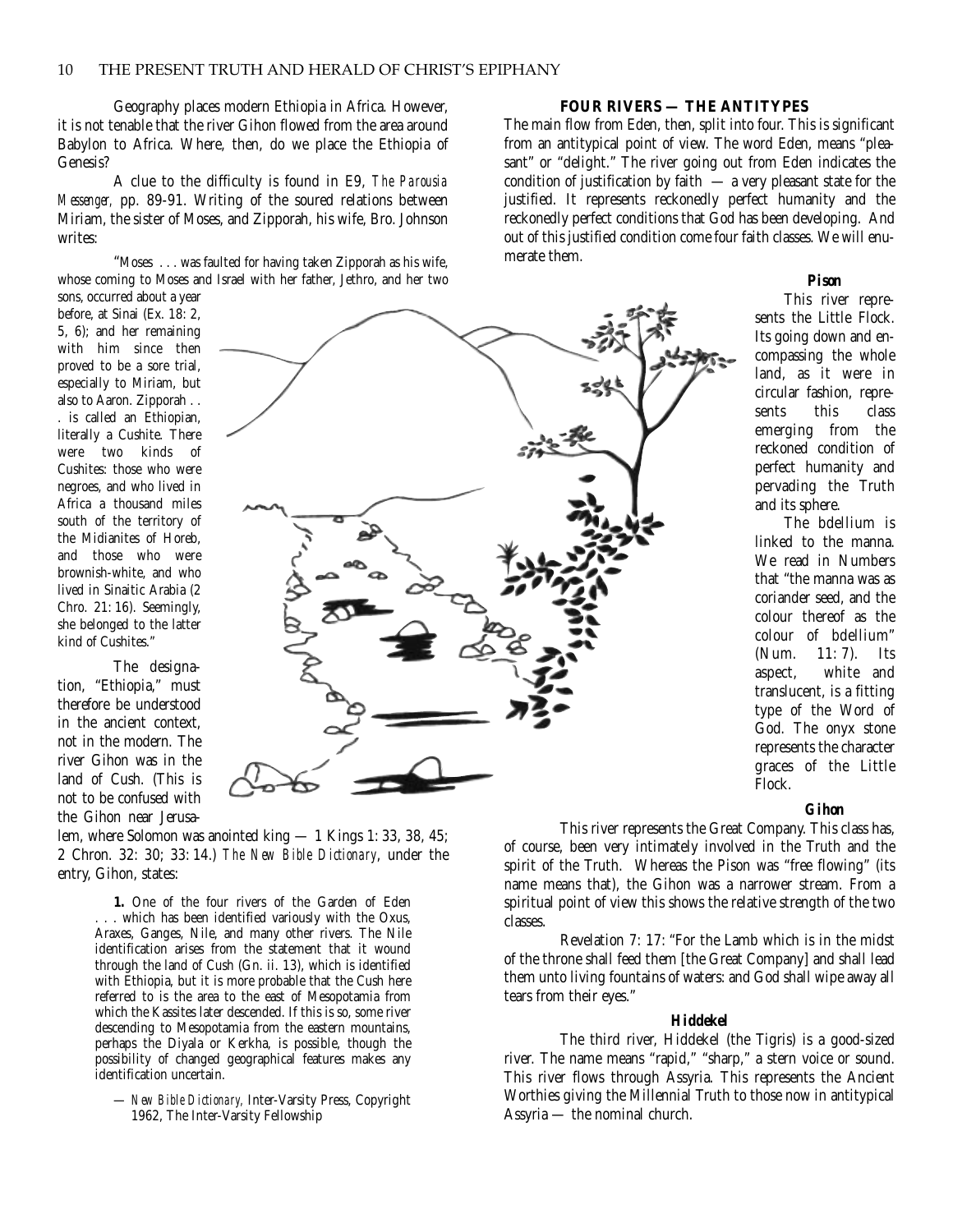**BABYLON** Capital of ancient Babylonia, on the left bank of the Euphrates. The site is in modern Iraq. It is 60 miles south of Baghdad and 5 miles north of Hillah, which is built chiefly of bricks from the ruins of Babylon. Babylon first rose to prominence under Hammurabi, and under Nebuchadrezzar I it was a magnificent city. The site of the famous Hanging Gardens, probably built by Nebuchadrezzar II, has not been determined.

— *Hutchinson's New 20th Century Encyclopedia* (Copyright 1964)



supported by, many waters (peoples, nations), and its fall is predicted, through the turning aside of its supporters and sustainers, the people. — Rev. 16: 12.

In summary, there are differences in the work of each elect class, repre-

This seems to show us that the Millennial Judgment will bring forth stern truths — judging truths—that will nonetheless instruct the world of mankind. This is in line with the four phases of the judgment process: instruction, testing, correction, and sentencing. Those who have come from this present age — the worldlings as well as those from the Christian churches — will need stern, hard truths to guide them through the judging process.

#### *Euphrates*

The name means "stream breaking forth." The fourth elect class, namely the Youthful Worthies, will refresh the people in the Millennial Age as they convey the various refreshing truths of the Bible to mankind.

Note that this application is somewhat different to the one normally associated in the Truth writings with the Euphrates. This, from *The Time is at Hand,* pp. 208, 209, states the general, Gospel-Age view:

Fleshly Israel was taken captive into literal Babylon, which was built upon the literal river Euphrates, while in the Gospel age mystic or figurative Babylon, which carried away captive Spiritual Israel, is portrayed as sitting upon the mystic Euphrates. In the type, the golden vessels of the Temple were carried away and profaned by literal Babylon: in the antitype, the precious, divine (golden) truths, pertaining to the service of the true Temple, the Church . . .



were far removed from their proper places, perverted and misapplied by mystic Babylon. Literal Babylon being built upon the river Euphrates, which materially contributed to its wealth and resources, its overthrow was accomplished by the turning aside of those waters. So mystic Babylon sits upon, is sented by the four rivers. It is interesting to note that Pison and Gihon are less prominent geographically than the Hiddekel and Euphrates. From the Kingdom point of view the spiritual, invisible phase of the Millennial rule will be less obvious to mankind than the earthly or visible phase.

Shifting from the analogy, we might say that the Little Flock pour out the Truth, the Great Company acts as nursemaid, the Ancient Worthies as corrector, and the Youthful Worthies perform the blessed service of bringing forth and breaking forth the Truth. The various classes and their relative positions are also set forth in Joel 2: 28, 29.

**\*\*\***

This picture of the four rivers is illustrative and focuses on the four elect classes only; it does not take into account the Consecrated Epiphany Campers or the *Quasi*-elect in general. These latter groups will indeed enjoy the privilege of conveying waters of truth to mankind in general.

This picture of the four rivers is a good general application. We trust that this presentation is a blessing to our readers.

Then the streams of living waters, Springing from eternal love, Will supply thy sons and daughters. And all fear of want remove. Who need faint while such a river Ever flows their thirst to assauge? Grace, which, like the Lord, the giver Never fails from age to age. — Zion's Glorious Hope (*Hymns of Millennial Dawn,* No. 58)

For further reading on this subject, see the volume *Expanded Biblical Comments 1879-1916,* under Genesis 2: 10-15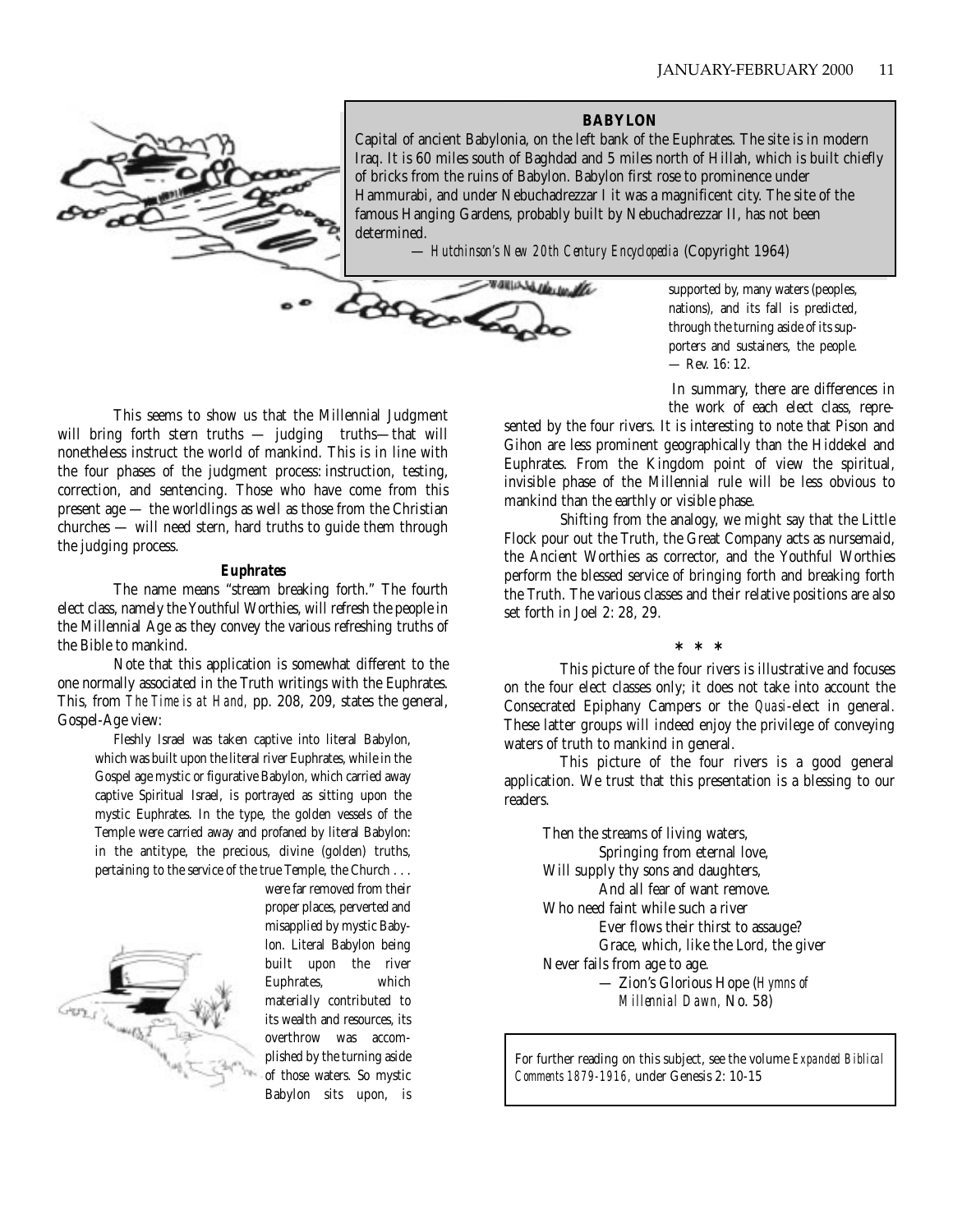## Annual Report of French-Speaking Countries

DEAR BRO. HEDMAN: More heartily than usual, I greet you in Jesus our Lord and Savior, and in the name of all brethren of French-speaking countries.

We know what physical trial you have endured, and you are constantly in our prayers. We ask the Lord to strengthen and help you in this difficult time. We also think of Sister Betty Ann, your spouse, and your children, and all the family at the Bible House. We are grateful to you for your work of love for all the brethren worldwide during this past year.

Through these lines, I thank all the Brothers and Sisters of the French field, who brought — and continue to bring — their effective help in all the branches of activity. Surely these thanks are for all the general and local elders and servants, but also to all those who work in the background, especially in the various stages from translation to publication. We hope that by the time this report appears the brethren will have got the book "Ce que le Pasteur Russell a dit" (the Question Book). This has taken a lot of effort by the brethren involved.

#### **Conventions**

In 1999, we were able again to hold four Conventions with only a little decline in attendance. A number of elderly brethren find it difficult to attend a full convention.

At our summer convention we were served by the German Representative, Ernst Maschyk, who came with his spouse. His exhortations, ornamented with stories of personal experiences, were appreciated by everyone. [*Editor's Note:* We learned, sadly, that our dear Bro. Maschyk has died; see his obituary notice elsewhere in this issue.]

#### **Public work**

We reiterate a number of the observations we made last year. We meet the same difficulties presenting the Truth. Conditions here are somewhat paradoxical: on the one hand, there is a general search for religion; on the other hand, we encounter abrupt refusals to discuss spiritual matters, or, at best, indifference. Nonetheless, several brethren engage in the colporteuring work and, from time to time, they place some volumes and booklets, deriving spiritual benefits as they go.

#### **Newspaper Advertising**

This activity has continued, and the number of sets of books which have been sold due to these announcements has increased. However, as I write, it is in regression. Perhaps this is only temporary. In Belgium, Auxiliary-Pilgrim Bro. Robert Gowie placed several sets in the English language, in the Flemish area.

#### **Internet**

Among other things, we prepared a program which will be displayed soon on an Internet site. In harmony with your recommendation to emphasize the name of the French *Bible Standard,* we use for our e-mail addresses, *l'Etendard de la Bible* and *La Commission d'Israël.*

#### **Israel**

Following is a report from Bro. Marian Kornobis:

Dear brother Gilbert: It's while praising the Lord for His blessings that I am pleased to inform you that a meeting was arranged in Lille area in November by five associations of retired executives, and others. Those responsible had chosen the subject, "Israel, Yesterday and Today," and they invited me to expound on the history of the Jewish people.

Using slides, I began with Abraham. The audience seemed well satisfied. 104 were present, of which 12 were our brethren.

I thank the Lord and the brethren who prayed in order that a good testimony could be given.

Your brother and servant, Marian Kornobis.

We have good reason to think that it will be possible to hold further meetings of this kind. In general, the history of Israel is unknown to the French public.

Through my contacts on the Internet I can see the development of a class of Jewish believers who look for the soon-coming of the Messiah. They do not yet understand the nature of it, but they make an analysis very similar to our own. They use the same Scriptures, understand the Signs of the Times, and the part that the Jews will take in the blessing of nations. Some know — at least in part — of Bro. Russell's work in favor of the Jewish people. Moreover, they make a clear distinction between Papacy and other Christians.

The sense of abandonment and opposition to the Jewish nation from other countries is felt increasingly in Israel. Many Jews in France seem unconcerned. It is not possible for us to give more space to this subject now, but we ask the brethren to pray regarding this important work toward the Jews so that we can act in harmony with the Lord's will. Let us have our eyes fixed on Israel [see below].

#### **Social Situation**

Much is as it was last year. It often appears that economic figures are manipulated. One announcement gives an impression of decline in unemployment, yet every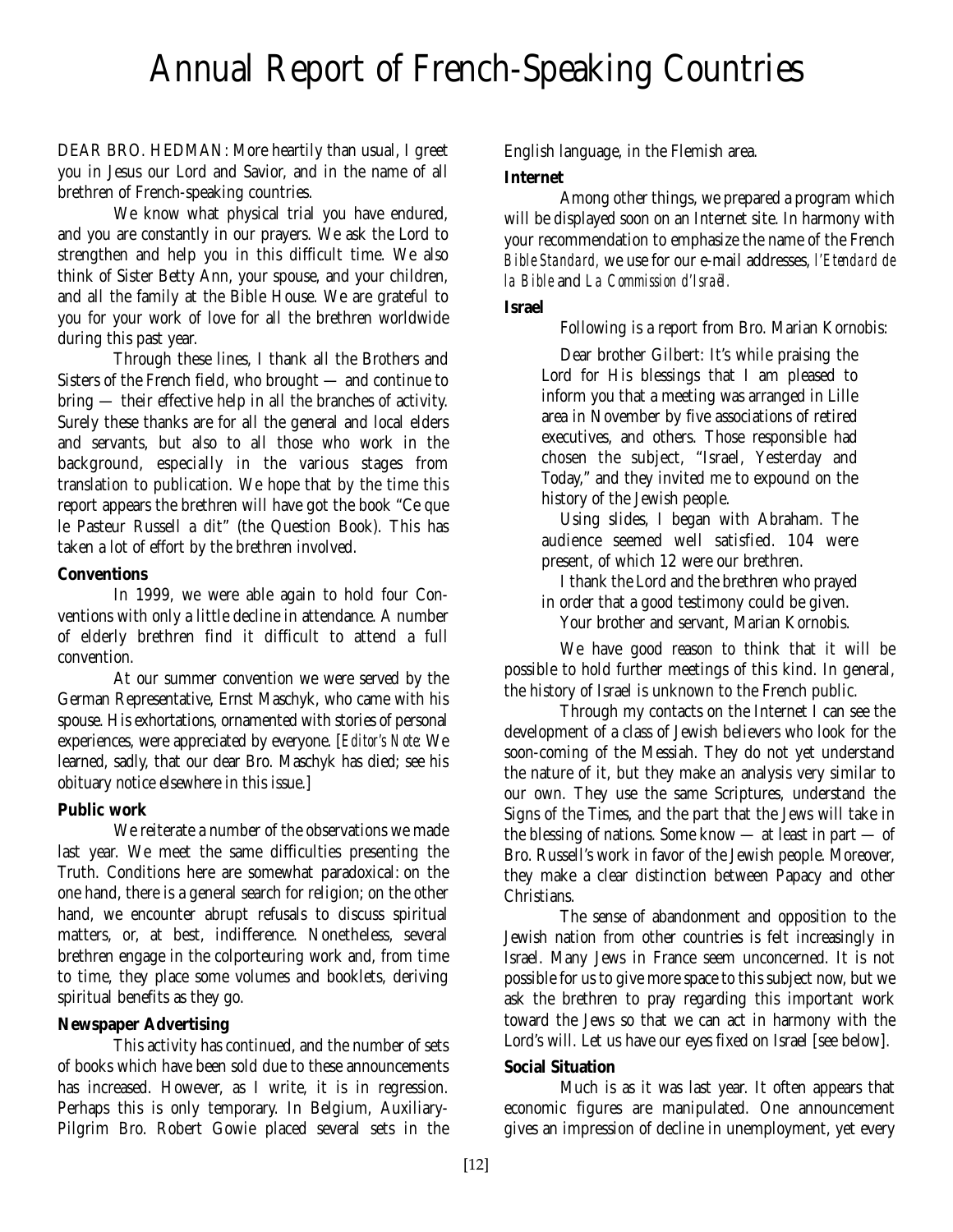day brings news of factories shutting down, difficulties for the farmers, small breeders and small businesses. The modern "giants" make their own laws, thereby creating the conditions which are going to gobble them up in the antitypical Flood. Strikes multiply and become more and more fierce. We view a "ballet" of influential and talented politicians — of all parties — involved in the business of bribery and corruption. As we noted in our previous report, physical and moral misery increases and social conditions deteriorate in the face of impertinent and dishonest wealth. The Epiphany shines with an always-more-revealing brightness.

#### **The Religious Aspect**

This year gave us proof that the imperious spirit of the Vatican has not changed. We saw, rather — with the Jubilee of 2000 — a reaffirmation of the supposed Catholic authority over the whole world. The Pope's travels to India (in spite of the aversion of this people who consider him as "the leader of Crusades"); the beatification of Archbishop Stepinac (an "effective" co-worker of the Nazi executioners in Croatia); reaffirmation of the practice of indulgences (this provoked the cancellation of the participation by the Evangelical Churches in the Jubilee project); the humiliation of high dignitaries of the Greek Orthodox Church — all these and other things arouse the hostility of numerous sincere Catholics. In Poland, Cardinal Glemp asserts that "Jewish statements concerning Auschwitz are exaggerated . . . the big cross will not be removed from the camp. . . ." Moreover, the pope does not consider himself as a guest in Israel generally — or in the city of Nazareth in particular — but as one who takes ownership of its legitimate property

#### **Miscellaneous Events**

As I was about to close this Report we were hit by the worst hurricane we have had. It was accompanied by a large oil spill off the coast of southern Brittany when a large oil tanker broke up.

The brethren have their personal tests and difficulties; however, they appreciate the value of the teachings which the special servants bequeathed to them under the aegis of the Lord. God bless the memory of these servants! By their testimonies and in their conversations, they show their increasing confidence in the imminence of the establishment of the Kingdom and their submission to the Master's will. In their name, and in my own, I present you again, dear Brother Hedman, the assurance of special prayers in your favor. We think also of all your co-workers of the Bible House and, through this message, we greet all the brethren worldwide.

> Your brother and fellow-servant by His Grace, Gilbert Hermetz, Pilgrim and Representative, France

#### **Pilgrim Bro. Ernst Maschyk** *Born December 25, 1924 — Died January 22, 2000*

Brother Ernst Maschyk, Pilgrim and Representative of the Laymen's Home Missionary Movement, Germany, died of a heart attack on January 22. Bro. Maschyk was born in Szopienice, a district of Katowice, Poland. His upbringing in the Lutheran-Augsburg Church influenced his early spiritual formation and his acquaintance with the Bible. The Second World War interrupted his education. He was called into the German Air Force, serving as a mechanic, away from the front lines. In 1948 he married Edith Zipzer, still living. The following year he found the Epiphany Truth. He and Sister Edith were baptized in 1950. Together they ministered to imprisoned conscientious objectors in Poland. In 1957 Brother was appointed as Evangelist and in 1960 as Auxiliary Pilgrim. Although Sister Edith was unwell for many years, she assisted her husband until his death. Medical reasons prompted the couple to move to Germany in 1990. There they met scattered Truth brethren. Bro. Maschyk did much to organize conventions, working closely with the Bible House. He became Representative in May 1993 and, later, Pilgrim. He supervised the publication of the German edition of *The Present Truth, Die Gegenwartige Wahreit.*



His funeral was held on January 26 and was attended by about 75 brethren from Germany, Poland, and France. The funeral oration was delivered by Pilgrim Bro. Piotr Woznicki, the Representative for Poland. The Bible House extends its sympathy to Sister Edith Maschyk and to all the friends of the German field. Bro. Janusz Puzdrowski, assistant to Bro. Maschyk, has been appointed as our new Representative for Germany.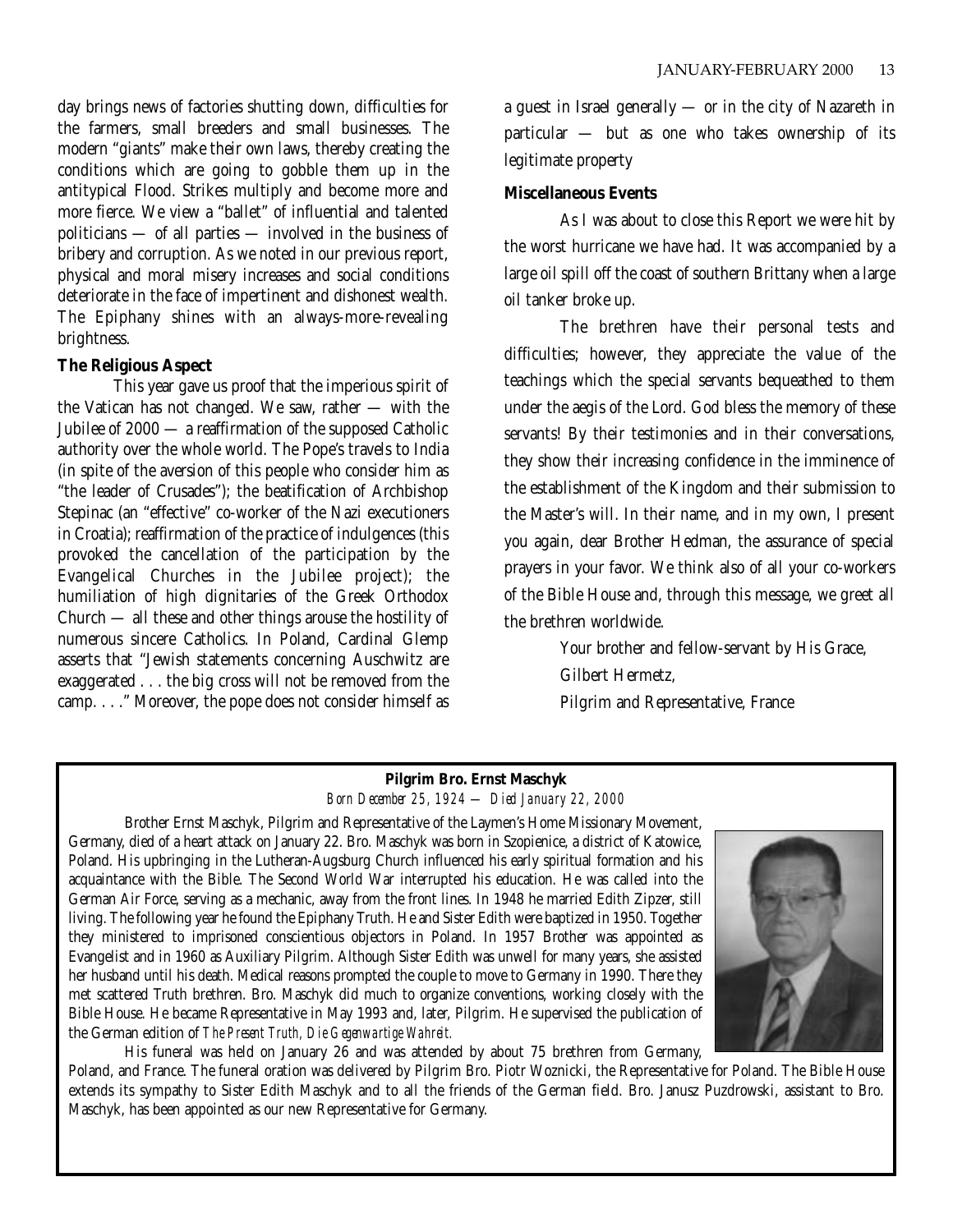### **QUESTION BOX**

*John 14: 26 says, "[T]he Comforter . . . whom the Father will send in my name, he shall teach you all things. . . ." The Apostle Paul, in 1 Cor. 2: 13 refers to the holy Spirit's teaching the Christian. If the same holy Spirit teaches all Christians, why are there such differences of teaching?*

This is a perennial question. Disagreement over interpretations of Scriptural doctrines have set Christian against Christian for centuries. Often the disagreements have erupted in violence and persecution. Many of history's finest minds have been engaged in analyzing and "splitting hairs" over exquisite points that only scholars could appreciate.

The teachings of Jesus were for the common man and woman of faith (Mark 12: 37). To mask His meaning from those whose hearts were not ready to receive the Truth, He spoke in parables (Luke 8: 9, 10). But always He gave a plain explanation to His followers.

It is important to remember that details of doctrine are not in themselves the means of salvation. The basic teachings of Scripture are not so complicated — the redemptive power of Christ's death, justification by faith, holy and righteous living — that they cannot be grasped by the average mind. It is largely to the "poor of this world" that the message of Truth appeals; God does not require a university degree from those who would be His servants (James 2: 5).

Disagreements over interpretation have been a means of separating the worthy from the unworthy. Siftings have been permitted by God as a means of testing the *hearts* of the truly faithful — not their brains. Yes, some of God's most prominent servants — John Calvin and William Farel, for example — have become persecutors of those who differed from them in doctrine. God will judge in this regard.

Deep consecration and holy living requires the giving up of one's will to do the will of God. This does not bring perfect enlightenment — our minds are always free to accept or dispose of

information coming into them — but it does prepare the believer generally to will God's will — though imperfectly.

If all this sounds a little disheartening, the fault lies in the circumstances in which believers and non-believers alike find themselves. Our state is imperfect as a result of the original fall into sin. God's Truth reaches us through this veil of imperfections and, as the Apostle Paul puts it, we see things dimly (1 Cor. 13: 9-12).

Looking at the history of the Church it is apparent that God has been at work in clarifying the teachings of Scripture — or to put it more correctly, making clearer the *interpretation.* Not without good reason do we advocate the presentations found in our publications. It may seem obvious to readers of *The Present Truth* that eternal torment for sinners is not worthy of a loving God, and that Jesus is His Son, separate and distinct — but it is not obvious to everyone. However, we do not conclude from this that others cannot be Christians.

Understanding of the Truth does not occur instantaneously. We must remain humble before the Lord and apply ourselves diligently to studying His Word, using the helps He has made available. As a starting point we recommend the *Studies in the Scriptures,* advertised on the inside back page.

The Scriptures tell us simply that the day will come when all people will understand the Lord and His ways — all from the greatest to the least (Jer. 31: 31-34). In God's time the Truth will win out — at eve it shall be light (Zech. 14: 6, 7).

### **LETTER BOX**

DEAR LAYMEN'S HOME: I recently received a few of your booklets. I found the Life and Immortality one very informative and I learned a great deal from this info.

I am requesting these four *Bible Standard* issues and would also like a year's subscription. Please also send me *The Divine Plan of the Ages;* this book sounds very interesting and I'm sure it will help me to grow as a new Christian. Thank you and God bless!

R. G., Maine, U.S.A.

TO WHOM IT MAY CONCERN: . . . Recently a friend of mine told me of a set of very inspirational books which he received from you. He found these volumes to be very helpful to him. I am very interested in them.

> I appreciate your time and consideration and thank you for your help. Sincerely, R.M., Indiania, U.S.A.

**DEATH OF BROTHER CARL SCHRADE** Bro. Carl Schrade, well-known in Bible Student circles, died in his sleep on January 30 at the age of 102. He came into the Truth in the early 1900's in Germany, immigrating to the United States in the 1920's. He lived for many years in the Philadelphia area and attended the Chester Springs ecclesia, where he was an elder and speaker. He was much-loved by the brethren around the United States and in other countries. Bro. Schrade remained in remarkably good health until the last two or three years of life. He moved to Florida some years ago. Terminally ill

with cancer for about 2 years he was nursed at the home of two consecrated Sisters with nursing experience. Following is a recent letter from one of those Sisters. Our dear Brother was an encouragement to many and will be deeply missed by all. He is survived only by his son, Charles.

Dear Bro. Hedman: Christian Greetings! I hope and pray that you are continuing to recover by the help of God. . . . Bro. Carl Schrade takes some pain medicine and it gives him fast relief. Nothing stops him from talking about the Lord and discussing the Bible; he is such an inspiration; all the nurses and friends marvel at his memory. . . .

Sister R. B., Florida, U.S.A.

*The Present Truth* welcomes your letters. We reserve the right to edit all letters received for length and readability. Our practice is to indicate only the writer's initials, except where the individual is a known appointee of the Movement. Anonymous letters will not be published.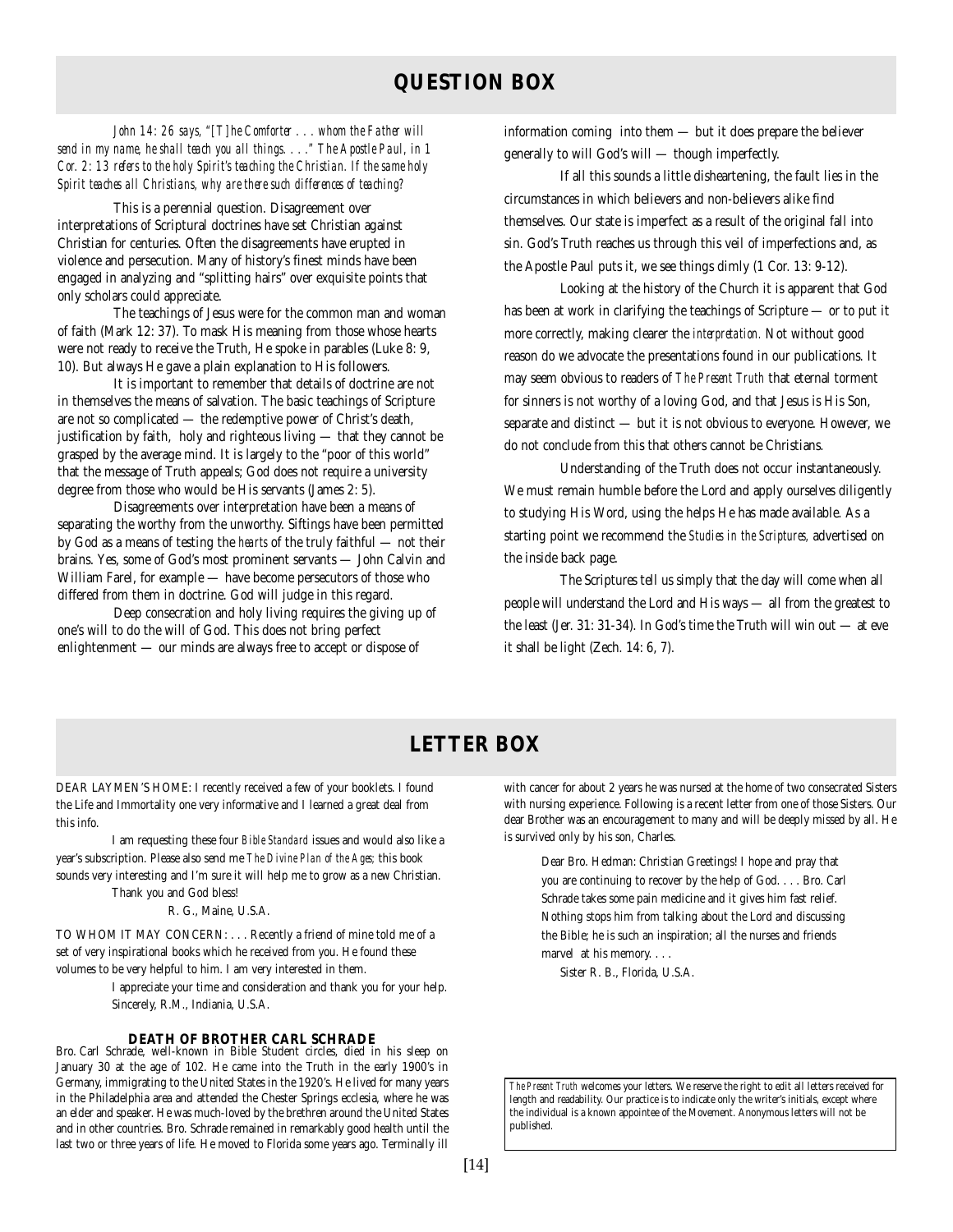#### **SECONDS**

#### **BISHOP RYLE'S MILLENNIAL CREED**

"First. I believe that the world will never be completely converted to Christianity, by any existing agency, before the end of this dispensation. In spite of all that can be done by ministers, members and churches, the wheat and the tares will grow together until the harvest; and when the end comes, it will find the earth in much the same state that it was when the flood came in the days of Noah. — Matt. 13: 24- 30; Luke 17: 20-36; Matt. 24: 37-47.

"Second. I believe that the wide-spread unbelief, indifference, formalism and wickedness which are to be seen throughout Christendom, are only what we are taught to expect in God's Word. Troublous times, departures from the faith, evil men waxing worse and worse, love waxing cold, are things distinctly predicted. So far from making me doubt the truth of Christianity, they help to confirm my faith. Melancholy and sorrowful as the sight is, if I did not see it I should think the Bible was not true. — Matt. 24: 12; 2 Tim. 3: 1-6, 13.

"Third. I believe that the grand purpose of the present

dispensation is to gather out of the world an elect people, and not to convert all mankind. It does not surprise me at all to hear that the heathen are not all converted when missionaries preach, and that believers are but a little flock in any congregation in my own land. It is precisely the state of things I expected to find. The Gospel is to be preached 'for a witness,' and then shall the end come. This is the dispensation of election, and not of universal conversion. — Acts 15: 14-19; Matt. 24: 14; Romans 8: 20-24, 28, 29. . . ."

*— Zion's Watch Tower, April 1, 1901 (R2798)*

**Bishop J.C. Ryle** (1816-1900) was born in the county of Cheshire, England. He studied at Oxford and in 1841 was ordained a minister in the Church of England. In 1880 he was appointed the first bishop of the diocese of Liverpool. Throughout his ministry he was loved and valued as a defender of the evangelical reformed faith as expressed in the 39 Articles of the Anglican faith.

#### **PUBLICATIONS**

Some of our publications are listed below. Prices for U.S. addresses only; *others add 10% toward postage.* As a courtesy to subscribers, we supply low-cost Bibles, concordances, *etc*.

#### **STUDIES IN THE SCRIPTURES Library Edition**

Costs \$13.95 for a 6-volume set. Volume 1 is 1937 edition (reprinted 1960 and 1997), and includes a year's free subscription to *The Bible Standard* (ordinarily \$3.00 per year). Volumes 2 through 6 are 1937 edition. This a good quality hardbound set. Each book has a Scripture index, questions, and notes in the back. Volume 6 has additionally a topical index for all 6 volumes. Vol. 1, *The Divine Plan of the Ages* (424 pages) \$5.00 Vol. 2, *The Time Is At Hand* (451 pages) \$2.50

- Vol. 3, *Thy Kingdom Come* (458 pages) \$2.50
- Vol. 4, *The Battle of Armageddon* (709 pages) \$3.00
- Vol. 5, *The At-One-Ment Between God and Man* (560 pages) \$2.50

Vol. 6, *The New Creation* (896 pages, with topical index) \$3.00 Complete set (includes year's *Bible Standard* subscription) \$13.95

#### **SELECTED BOOKS**

*Life—Death—Hereafter* (224 pages), paperback, \$1.50, hardback, \$2.00 *God* (547 pages; describing Jehovah's great attributes) \$2.00 *Creation* (585 pages; describing God's creative work) \$2.00 *The Bible* (794 pages; much useful information on it and its uses) \$2.50 *Christ— Spirit—Covenants* (744 pages) \$2.50 *The Chart of God's Plan* (360 pages) \$5.00 *The Millennium* (488 pages; expounds many Scriptures) \$7.00 *Daily Heavenly Manna and Devotional Service* \$6.00 *Poems of Dawn* (300 choice Christian poems) \$5.00 *Photo-Drama of Creation* (good for children; paperback) \$4.95 *Hymns of Millennial Dawn* (350 hymns), \$6.00 (words only .50) *Tabernacle Shadows* (176 pages; types explained), hardback, \$4.00 **PRICED BOOKLETS** *Focus on Zionism* (a Christian Zionist view) \$1.00 *The Restoration of Israel* (48 pages; from "*Studies*" Vol. 3) .50

*Anglo-Israelism — A Modern Delusion* (80 pages) .50 *The Gift of Tongues — Should We Seek or Shun It?* (80 pages) .50 *Is there Hope for Any of the Unsaved Dead?* (80 pages) .50 *Satan, Satanism, Demonism and Exorcism* (80 pages) .50 *Born Again* (48 pages; what, when and how) .50 *The Great Pyramid and the Bible* (48 pages; Bible proofs) .50 *The Hell of the Bible* (60 pages; treats every Bible text on Hell) .25 *Spiritism — Ancient & Modern* (67 pages) .25 *Jewish Hopes and Prospects* (52 pages) .10 *Teachings of "Jehovah's Witnesses" Examined* (*pro* and *con*) .10

#### **FREE 24-PAGE BOOKLETS FOR SPECIAL LIMITED NEEDS**

*Where are the Dead? • Life and Immortality • What is the Soul? • Resurrection of the Dead • Spiritism is Demonism • Why Does A Loving God Permit Calamities? • The Sabbath Day • Faith Healing • Baptism • Speaking in Tongues — Is it of God? • The Kingdom of God • Mormonism—A Modern Delusion • Preservation of Identity in the Resurrection • The Evolution Theory Examined • The Rapture • Must Christians Pay Tithes? • Why We Believe in God's Existence*

#### **FREE LEAFLETS FOR GENERAL DISTRIBUTION**

*Do You Know? • Thieves In Paradise • Israel's Return • New Earth • What is Hell? • The Bible vs. Evolution • "Flying Saucers" • Jesus' Second Advent • Judgment Day • God Loves You! • Earth's Coming Theocratic Government • War on Poverty • Oathbound Promise • Man's Eternal Destiny • Pollution Crisis • What is the Truth? • Great Pyramid • Restitution • Is God or Satan Winning? • The Full Gospel • Peace—How it Will Come • True Freedom • Laymen's Home Missionary Movement*

#### **SMALL LEAFLETS FOR GENERAL DISTRIBUTION Titles available will vary from time to time**

*Coming By and By • Christ's Glorious Reign • Close Your Eyes/Divine Plan Ad • Desolation/Restoration • Father Take My Hand • A Good New Year Recipe • How Readest Thou? • Nearing God's Kingdom • My Lord and I /Picture • 23rd Psalm • Salvation/All Things New • Scripture Studies Ad • Watchman, What of the Night?*